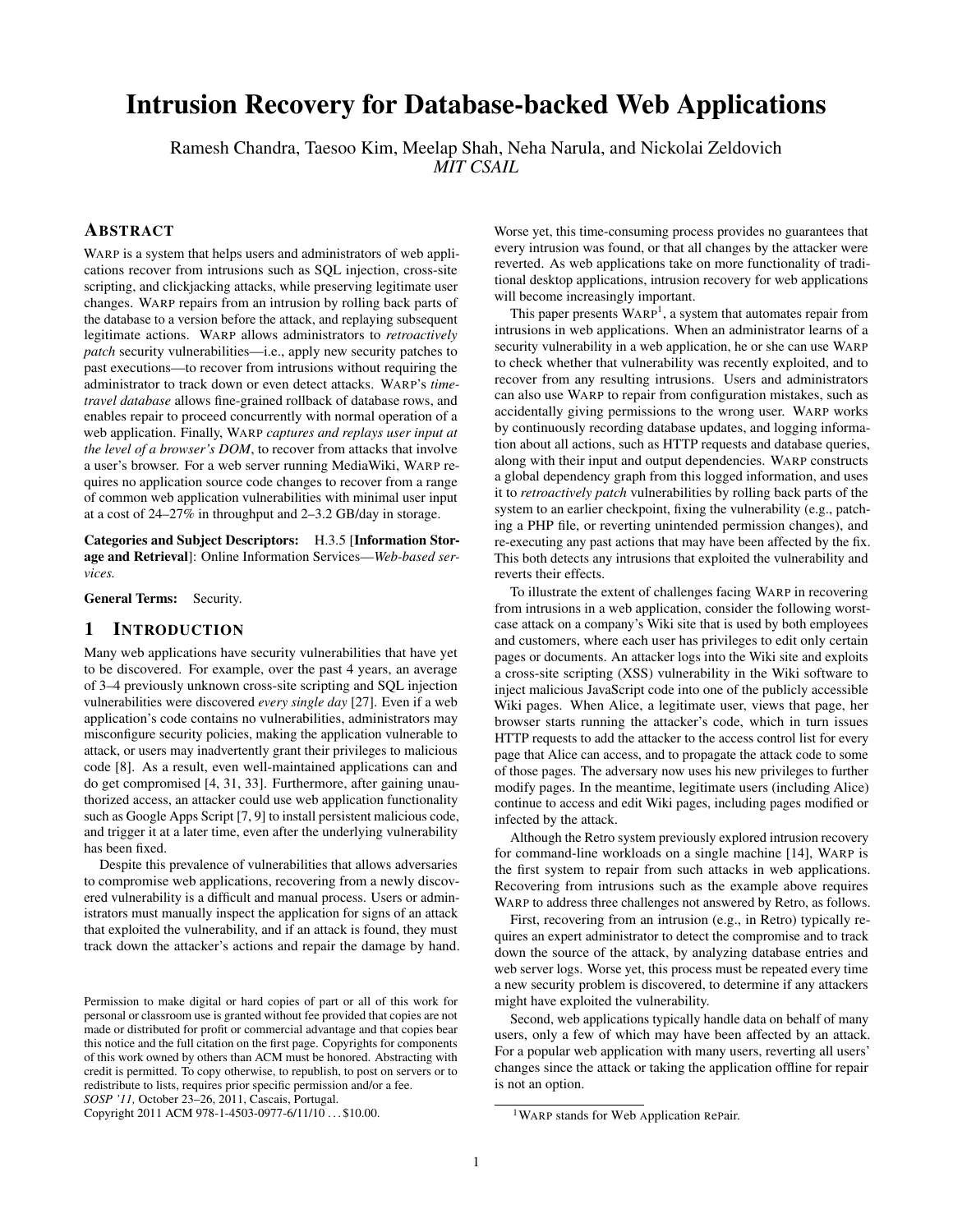Third, attacks can affect users' browsers, making it difficult to track down the extent of the intrusion purely on the server. In our example attack, when Alice (or any other user) visits an infected Wiki page, the web server cannot tell if a subsequent page edit request from Alice's browser was caused by Alice or by the malicious JavaScript code. Yet an ideal system should revert all effects of the malicious code while preserving any edits that Alice made from the same page in her browser.

To address these challenges, WARP builds on the rollback-andreexecute approach to repair taken by Retro, but solves a new problem—repair for distributed, web-based applications—using three novel ideas. First, WARP allows administrators to *retroactively apply security patches* without having to manually track down the source of each attack, or even having to decide whether someone already exploited the newfound vulnerability. Retroactive patching works by re-executing past actions using patched application code. If an action re-executes the same way as it did originally, it did not trigger the vulnerability, and requires no further re-execution. Actions that re-execute differently on patched application code could have been intrusions that exploited the original bug, and WARP repairs from this potential attack by recursively re-executing any other actions that were causally affected.

Second, WARP uses a *time-travel database* to determine dependencies between queries, such as finding the set of legitimate database queries whose results were influenced by the queries that an adversary issued. WARP uses these dependencies to roll back just the affected parts of the database during repair. Precise dependencies are crucial to minimize the amount of rollback and re-execution during repair; otherwise, recovering from a week-old attack that affected just one user would still require re-executing a week's worth of work. Precise dependency analysis and rollback is difficult because database queries operate on entire tables that contain information about all users, instead of individual data objects related to a single user. WARP addresses this problem by partitioning tables on popular lookup keys and using partitions to determine dependencies at a finer granularity than entire database tables. By tracking multiple versions of a row, WARP can also perform repair concurrently with the normal operation of the web application.

Third, to help users recover from attacks that involve client machines, such as cross-site scripting, WARP performs *DOM-level replay of user input*. In our example, WARP's repair process will first roll back any database changes caused by Alice's browser, then open a repaired (and presumably no longer malicious) version of the Wiki page Alice visited, and replay the inputs Alice originally provided to the infected page. Operating at the DOM level allows WARP to replay user input even if the underlying page changed (e.g., the attack's HTML and JavaScript is gone), and can often preserve legitimate changes without any user input. WARP uses a client-side browser extension to record and upload events to the server, and uses a browser clone on the server to re-execute them.

To evaluate our ideas in practice, we built a prototype of WARP, and ported MediaWiki, a popular Wiki application, to run on WARP. We show that an administrator using WARP can fully recover from six different attacks on MediaWiki, either by retroactively applying a security patch (for software vulnerabilities), or by undoing a past action (for administrator's mistakes). WARP requires no application changes, incurs a 24–27% CPU and 2–3.2 GB/day storage cost on a single server, and requires little user input.

In the rest of this paper, we start with an overview of WARP's design and assumptions in §[2.](#page-1-0) We describe the key aspects of WARP's design—retroactive patching, the time-travel database, and browser re-execution—in §[3,](#page-3-0) §[4,](#page-4-0) and §[5](#page-5-0) respectively. §[6](#page-7-0) presents our prototype implementation, and §[7](#page-7-1) explains how all parts of WARP fit together in the context of an example. We evaluate WARP in §[8,](#page-8-0) and compare it to related work in §[9.](#page-11-0) §[10](#page-12-0) discusses WARP's limitations and future work, and §[11](#page-12-1) concludes.

# <span id="page-1-0"></span>2 OVERVIEW

The goal of WARP is to recover the integrity of a web application after it has been compromised by an adversary. More specifically, WARP's goal is to undo all changes made by the attacker to the system, including all indirect effects of the attacker's changes on legitimate actions of other users (e.g., through cross-site scripting vulnerabilities), and to produce a system state as if all the legitimate changes still occurred, but the adversary never compromised the application.

WARP's workflow begins with the administrator deciding that he or she wants to make a retroactive fix to the system, such as applying a security patch or changing a permission in the past. At a high level, WARP then rolls back the system to a checkpoint before the intended time of the fix, applies the fix, and re-executes actions that happened since that checkpoint, to construct a new system state. This produces a repaired system state that would have been generated if all of the recorded actions happened on the fixed system in the first place. If some of the recorded actions exploited a vulnerability that the fix prevents, those actions will no longer have the same effect in the repaired system state, effectively undoing the attack.

If the application is non-deterministic, there may be many possible repaired states, and WARP only guarantees to provide one of them, which may not necessarily be the one closest to the pre-repair state. In other words, non-deterministic changes unrelated to the attack may appear as a result of repair, and non-determinism may increase the number of actions re-executed during repair, but the repaired state is guaranteed to be free of effects of attack actions. Also, due to changes in system state during repair, some of the original actions may no longer make sense during replay, such as when a user edits a Wiki page created by the attacker and that page no longer exists due to repair. These actions are marked as *conflicts* and WARP asks the user for help in resolving them.

WARP cannot undo disclosures of private data, such as if an adversary steals sensitive information from Wiki pages, or steals a user's password. However, when private data is leaked, WARP can still help track down affected users. Additionally, in the case of stolen credentials, administrators can use WARP to retroactively change the passwords of affected users (at the risk of undoing legitimate changes), or revert just the attacker's actions, if they can identify the attacker's IP address.

The rest of this section first provides a short review of Retro, and then discusses how WARP builds on the ideas from Retro to repair from intrusions in web applications, followed by a summary of the assumptions made by WARP.

# 2.1 Review of Retro

Repairing from an intrusion in Retro, which operates at the operating system level, involves five steps. First, during normal execution, Retro records a log of all system calls and periodically checkpoints the file system. Second, the administrator must detect the intrusion, and track down the initial attack action (such as a user accidentally running a malware binary). Third, Retro rolls back the files affected by the attack to a checkpoint before the intrusion. Fourth, Retro re-executes legitimate processes that were affected by the rolledback file (e.g., any process that read the file in the past), but avoids re-executing the attack action. Finally, to undo indirect effects of the attack, Retro finds any other processes whose inputs may have changed as a result of re-execution, rolls back any files they modified, and recursively re-executes them too.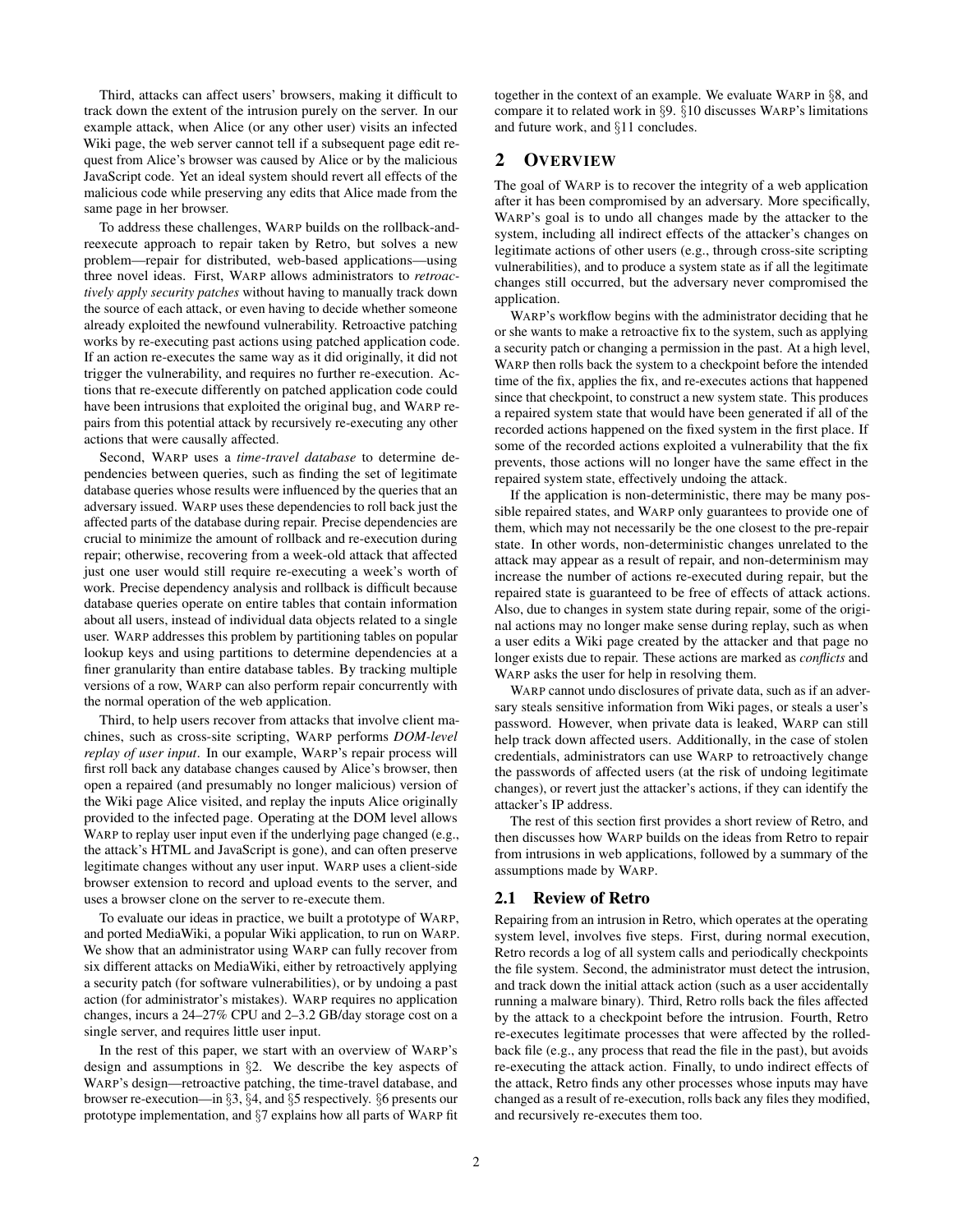

<span id="page-2-0"></span>Figure 1: Overview of WARP's design. Components introduced or modified by WARP are shaded; components borrowed from Retro are striped. Solid arrows are the original web application interactions that exist without WARP. Dashed lines indicate interactions added by WARP for logging during normal execution, and dotted lines indicate interactions added by WARP during repair.

A naïve system that re-executed every action since the attack would face two challenges. First, re-execution is expensive: if the attack occurred a week ago, re-executing everything may take another week. Second, re-execution may produce different results, for reasons that have nothing to do with the attack (e.g., because some process is non-deterministic). A different output produced by one process can lead to a conflict when Retro tries to re-execute subsequent processes, and would require user input to resolve. For example, re-executing sshd can generate a different key for an ssh connection, which makes it impossible to replay that connection's network packets. Thus, while Retro needs some processes to produce different outputs (e.g., to undo the effects of an attack), Retro also needs to minimize re-execution in order to minimize conflicts that require user input, and to improve performance.

To reduce re-execution, Retro checks for *equivalence* of inputs to a process before and after repair, to decide whether to re-execute a process. If the inputs to a process during repair are identical to the inputs originally seen by that process, Retro skips re-execution of that process. Thus, even if some of the files read by a process may have been changed during repair, Retro need not re-execute a process that did not read the changed parts of the file.

Retro's design separates the overall logic of rollback, repair, and recursive propagation (the *repair controller*) from the low-level details of file system rollback and process re-execution (handled by individual *repair managers*). During normal execution, managers record information about checkpoints, actions, and dependencies into a global data structure called an *action history graph*, and periodically garbage-collect old checkpoints and action history graph entries. A node in the action history graph logically represents the history of some part of the system over time, such as all versions of a certain file or directory. The action history graph also contains actions, such as a process executing for some period of time or issuing a system call. An action has dependencies to and from nodes at a specific time, indicating the versions of a node that either influenced or were influenced by that action. During repair, the repair controller consults the action history graph, and invokes the managers as needed for rollback and re-execution. We refer the reader to Kim et al. [\[14\]](#page-13-7) for further details.

## 2.2 Repairing web applications

WARP builds on Retro's repair controller to repair from intrusions in web applications. Figure [1](#page-2-0) illustrates WARP's design, and its relation to components borrowed from Retro (in particular, the repair controller, and the structure of the action history graph). WARP's design involves the web browser, HTTP server, application code, and database. Each of these four components corresponds to a *repair*

*manager* in WARP, which records enough information during normal operation to perform rollback and re-execution during repair.

To understand how WARP repairs from an attack, consider the example scenario we presented in §[1,](#page-0-1) where an attacker uses a crosssite scripting attack to inject malicious JavaScript code into a Wiki page. When Alice visits that page, her browser runs the malicious code, and issues HTTP requests to propagate the attack to another page and to give the attacker access to Alice's pages. The attacker then uses his newfound access to corrupt some of Alice's pages. In the meantime, other users continue using the Wiki site: some users visit the page containing the attack code, other users visit and edit pages corrupted by the attack, and yet other users visit unaffected pages.

Some time after the attack takes place, the administrator learns that a cross-site scripting vulnerability was discovered by the application's developers, and a security patch for one of the source files say, calendar.php—is now available. In order to retroactively apply this security patch, WARP first determines which runs of the application code may have been affected by a bug in calendar.php. WARP then applies the security patch to calendar.php, and considers re-executing all potentially affected runs of the application. In order to re-execute the application, WARP records sufficient in-formation during the original execution<sup>[2](#page-2-1)</sup> about all of the inputs to the application, such as the HTTP request. To minimize the chance that the application re-executes differently for reasons *other* than the security patch, WARP records and replays the original return values from non-deterministic function calls. §[3](#page-3-0) discusses how WARP implements retroactive patching in more detail.

Now consider what happens when WARP re-executes the application code for the attacker's initial request. Instead of adding the attacker's JavaScript code to the Wiki page as it did during the original execution, the newly patched application code will behave differently (e.g., pass the attacker's JavaScript code through a sanitization function), and then issue an SQL query to store the resulting page in the database. This SQL query must logically replace the application's original query that stored an infected page, so WARP first rolls back the database to its state before the attack took place.

After the database has been rolled back, and the new query has executed, WARP must determine what other parts of the system were affected by this changed query. To do this, during original execution WARP records all SQL queries, along with their results. During repair, WARP re-executes any queries it determines may have been affected by the changed query. If a re-executed query produces results different from the original execution, WARP re-executes the

<span id="page-2-1"></span><sup>2</sup>We use the terms "original execution" and "normal execution" interchangeably.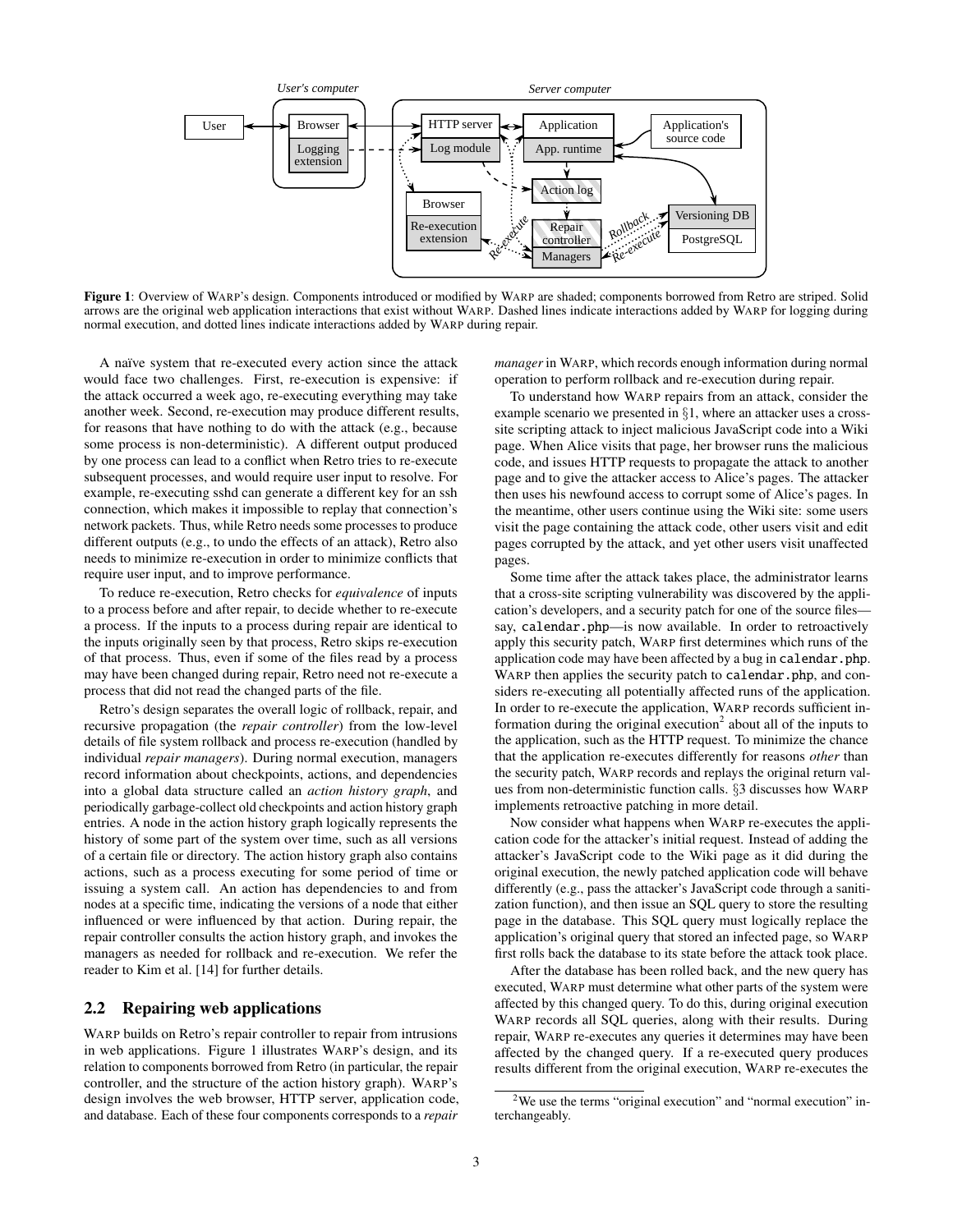corresponding application run as well, such as Alice's subsequent page visit to the infected page. §[4](#page-4-0) describes the design of WARP's time-travel database in more detail, including how it determines query dependencies, how it re-executes queries in the past, and how it minimizes rollback.

When the application run for Alice's visit to the infected page is re-executed, it generates a different HTTP response for Alice's browser (with the attack now gone). WARP must now determine how Alice's browser would behave given this new page. Simply undoing all subsequent HTTP requests from Alice's browser would needlessly undo all of her legitimate work, and asking Alice to manually check each HTTP request that her browser made is not practical either. To help Alice recover from such attacks, WARP provides a browser extension that records all events for each open page in her browser (such as HTTP requests and user input) and uploads this information to the server. If WARP determines that her browser may have been affected by an attack, it starts a clone of her browser on the server, and re-executes her original input on the repaired page, without having to involve her. Since Alice's reexecuted browser will no longer issue the HTTP requests from the XSS attack, WARP will recursively undo the effects of those requests as well. §[5](#page-5-0) explains how WARP's browser extension works in more detail.

If a user's actions depend on changes by the attacker, WARP may be unable to replay the user's original inputs in the browser clone. For example, if the attacker created a new Wiki page, and a curious user subsequently edited that page, WARP will not be able to re-execute the user's actions once the attack is undone. In this case, WARP signals a conflict and asks the user (or administrator) to resolve it. WARP cannot rely on users being always online, so WARP queues the conflict, and proceeds with repair.

When the user next logs in, WARP redirects the user to a conflict resolution page. To resolve a conflict, the user is presented with the original page they visited, the newly repaired version of that page, and the original action that the server is unable to replay on the new page, and is asked to specify what actions they would like to perform instead. For example, the user can ask WARP to cancel that page visit altogether. Users or administrators can also use the same mechanism to undo their own actions from the past, such as if an administrator accidentally gave administrative privileges to a user. §[5](#page-5-0) further discusses WARP's handling of conflicts and user-initiated undo.

# 2.3 Assumptions

To recover from intrusions, WARP makes two key assumptions. First, WARP assumes that the adversary does not exploit any vulnerabilities in the HTTP server, database, or the application's language runtime, does not cause the application code to execute arbitrary code (e.g., spawning a Unix shell), and does not corrupt WARP's log. Most web application vulnerabilities fall into this category [\[10\]](#page-13-8), and §[8](#page-8-0) shows how WARP can repair from common attacks such as cross-site scripting, SQL injection, cross-site request forgery, and clickjacking.

Second, to recover from intrusions that involve a user's browser, our prototype requires the user to install a browser extension that uploads dependency information to WARP-enabled web servers. In principle, the same functionality could be performed purely in JavaScript (see §[10\)](#page-12-0), but for simplicity, our prototype uses a separate extension. WARP's server trusts each browser's log information only as much as it trusts the browser's HTTP requests. This ensures that a malicious user cannot gain additional privileges by uploading a log containing user input that tries to issue different HTTP requests.

If one user does not have our prototype's extension installed, but gets compromised by a cross-site scripting attack, WARP will not be able to precisely undo the effects of malicious JavaScript code in that user's browser. As a result, server-side state accessible to that user (e.g., that user's Wiki pages or documents) may remain corrupted. However, WARP will still inform the user that his or her browser might have received a compromised reply from the server in the past. At that point, the user can manually inspect the set of changes made to his data from that point onward, and cancel his or her previous HTTP requests, if unwanted changes are detected.

## <span id="page-3-0"></span>3 RETROACTIVE PATCHING

To implement retroactive patching, WARP's application repair manager must be able to determine which runs of an application may have been affected by a given security patch, and to re-execute them during repair. To enable this, WARP's application repair manager interposes on the application's language runtime (PHP in our current prototype) to record any dependencies to and from the application, including application code loaded at runtime, queries issued to the database, and HTTP requests and responses sent to or from the HTTP server.

### <span id="page-3-1"></span>3.1 Normal execution

During normal execution, the application repair manager records three types of dependencies for the executing application code (along with the dependency's data, used later for re-execution). First, the repair manager records an input dependency to the HTTP request and an output dependency to the HTTP response for this run of the application code (along with all headers and data). Second, for each read or write SQL query issued by the application, the repair manager records, respectively, input or output dependencies to the database. Third, the repair manager records input dependencies on the source code files used by the application to handle its specific HTTP request. This includes the initial PHP file invoked by the HTTP request, as well as any additional PHP source files loaded at runtime through require or include statements.

In addition to recording external dependencies, WARP's application manager also records certain internal functions invoked by the application code, to reduce non-determinism during re-execution. This includes calls to functions that return the current date or time, functions that return randomness (such as  $mt$ -rand in PHP), and functions that generate unique identifiers for HTTP sessions (such as session start in PHP). For each of these functions, the application manager records the arguments and return value. This information is used to avoid re-executing these non-deterministic functions during repair, as we will describe shortly.

#### 3.2 Initiating repair

To initiate repair through retroactive patching, the administrator needs to provide the filename of the buggy source code file, a patch to that file which removes the vulnerability, and a time at which this patch should be applied (by default, the oldest time available in WARP's log). In response, the application repair manager adds a new action to WARP's action history graph, whose re-execution would apply the patch to the relevant file at the specified (past) time. The application repair manager then requests that WARP's repair controller re-execute the newly synthesized action. WARP will first re-execute this action (i.e., apply the patch to the file in question), and then use dependencies recorded by the application repair manager to find and re-execute all runs of the application that loaded the patched source code file.

### <span id="page-3-2"></span>3.3 Re-execution

During re-execution, the application repair manager invokes the application code in much the same way as during normal execution,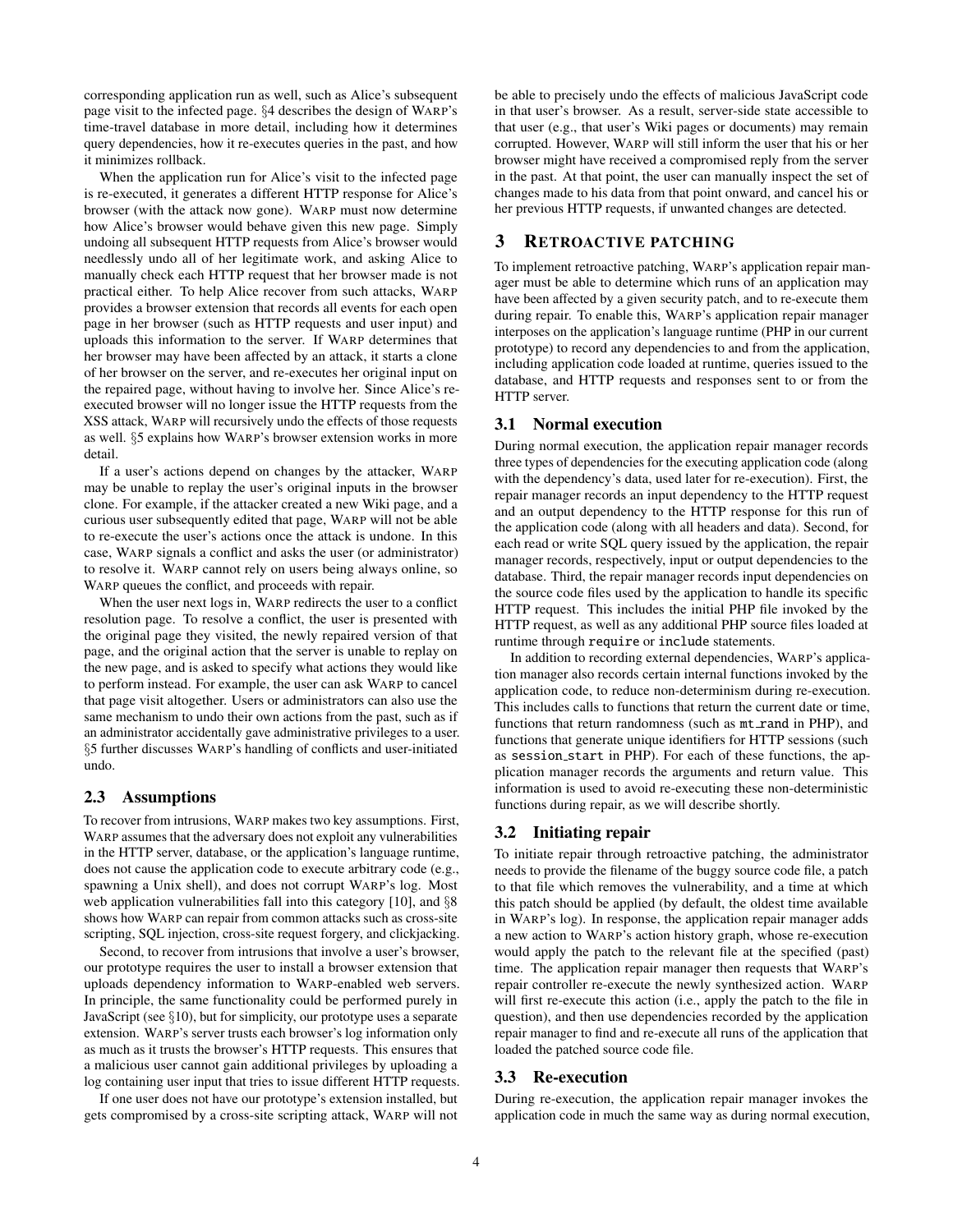with two differences. First, all inputs and outputs to and from the application are handled by the repair controller. This allows the repair controller to determine when re-execution is necessary, such as when a different SQL query is issued during repair, and to avoid re-executing actions that are not affected or changed.

Second, the application repair manager tries to match up calls to non-deterministic functions during re-execution with their counterparts during the original run. In particular, when a non-deterministic function is invoked during re-execution, the application repair manager searches for a call to the same function, from the same caller location. If a match is found, the application repair manager uses the original return value in lieu of invoking the function. The repair manager matches non-deterministic function calls from the same call site in-order (i.e., two non-deterministic function calls that happened in some order during re-execution will always be matched up to function calls in that same order during the original run).

One important aspect of this heuristic is that it is strictly an optimization. Even if the heuristic fails to match up any of the nondeterministic function calls, the repair process will still be *correct*, at the cost of increased re-execution (e.g., if the application code generates a different HTTP cookie during re-execution, WARP will be forced to re-execute all page visits that used that cookie).

# <span id="page-4-0"></span>4 TIME-TRAVEL DATABASE

The job of WARP's time-travel database is to checkpoint and roll back the application's persistent data, and to re-execute past SQL queries during repair. Its design is motivated by two requirements: first, the need to minimize the number of SQL queries that have to be re-executed during repair, and second, the need to repair a web application concurrently with normal operation. This section discusses how WARP addresses these requirements.

# 4.1 Reducing re-execution

Minimizing the re-execution of SQL queries during repair is complicated by the fact that clients issue queries over entire tables, and tables often contain data for many independent users or objects of the same type.

There are two reasons why WARP may need to re-execute an SQL query. First, an SQL query that modifies the database (e.g., an INSERT, UPDATE, or DELETE statement) needs to be re-executed in order to re-apply legitimate changes to a database after rollback. Second, an SQL query that reads the database (e.g., a SELECT statement, or any statement with a WHERE clause) needs to be re-executed if the data read by that statement may have changed as a result of repair.

To minimize re-execution of write SQL queries, the database manager performs fine-grained rollback, at the level of individual rows in a table. This ensures that, if one row is rolled back, it may not be necessary to re-execute updates to other rows in the same table. One complication lies in the fact that SQL has no inherent way of naming unique rows in a database. To address this limitation, WARP introduces the notion of a *row ID*, which is a unique name for a row in a table. Many web applications already use synthetic primary keys which can serve as row IDs; in this case, WARP uses that primary key as a row ID in that table. If a table does not already have a suitable row ID column, WARP's database manager transparently adds an extra row id column for this purpose.

To minimize re-execution of SQL queries that read the database, the database manager logically splits the table into *partitions*, based on the values of one or more of the table's columns. During repair, the database manager keeps track of the set of partitions that have been modified (as a result of either rollback or re-execution), and avoids re-executing SQL queries that read from only unmodified

partitions. To determine the partitions read by an SQL query, the database manager inspects the query's WHERE clause. If the database manager cannot determine what partitions a query might read based on the WHERE clause, it conservatively assumes that the query reads all partitions.

In our current prototype, the programmer or administrator must manually specify the row ID column for each table (if they want to avoid the overhead of an extra row id column created by WARP), and the partitioning columns for each table (if they want to benefit from the partitioning optimization). A partitioning column need not be the same column as the row ID. For example, a Wiki application may store Wiki pages in a table with four columns: a unique page ID, the page title, the user ID of the last user who edited the page, and the contents of that Wiki page. Because the title, the last editor's user ID, and the content of a page can change, the programmer would specify the immutable page ID as the row ID column. However, the application's SQL queries may access pages either by their title or by the last editor's user ID, so the programmer would specify them as the partitioning columns.

### 4.2 Re-executing multi-row queries

SQL queries can access multiple rows in a table at once, if the query's WHERE clause does not guarantee a unique row. Re-executing such queries—where WARP cannot guarantee by looking at the WHERE clause that only a single row is involved—poses two challenges. First, in the case of a query that may read multiple rows, WARP must ensure that all of those rows are in the correct state prior to re-executing that query. For instance, if some of those rows have been rolled back to an earlier version due to repair, but other rows have not been rolled back since they were not affected, naïvely reexecuting the multi-row query can produce incorrect results, mixing data from old and new rows. Second, in the case of a query that may modify multiple rows, WARP must roll back all of those rows prior to re-executing that query, and subsequently re-execute any queries that read those rows.

To re-execute multi-row read queries, WARP performs *continuous versioning* of the database, by keeping track of every value that ever existed for each row. When re-executing a query that accesses some rows that have been rolled back, and other rows that have not been touched by repair, WARP allows the re-executed query to access the old value of the untouched rows from precisely the time that query originally ran. Thus, continuous versioning allows WARP's database manager to avoid rolling back and reconstructing rows for the sole purpose of re-executing a read query on their old value.

To re-execute multi-row write queries, WARP performs *two-phase re-execution* by splitting the query into two parts: the WHERE clause, and the actual write query. During normal execution, WARP records the set of row IDs of all rows affected by a write query. During re-execution, WARP first executes a SELECT statement to obtain the set of row IDs matching the new WHERE clause. These row IDs correspond to the rows that would be modified by this new write query on re-execution. WARP uses continuous versioning to precisely roll back both the original and new row IDs to a time just before the write query originally executed. It then re-executes the write query on this rolled-back database.

To implement continuous versioning, WARP augments every table with two additional columns, start\_time and end\_time, which indicate the time interval during which that row value was valid. Each row  $R$  in the original table becomes a series of rows in the continuously versioned table, where the end\_time value of one version of  $R$  is the start time value of the next version of  $R$ . The column end time can have the special value  $\infty$ , indicating that row version is the current value of R. During normal execution, if an SQL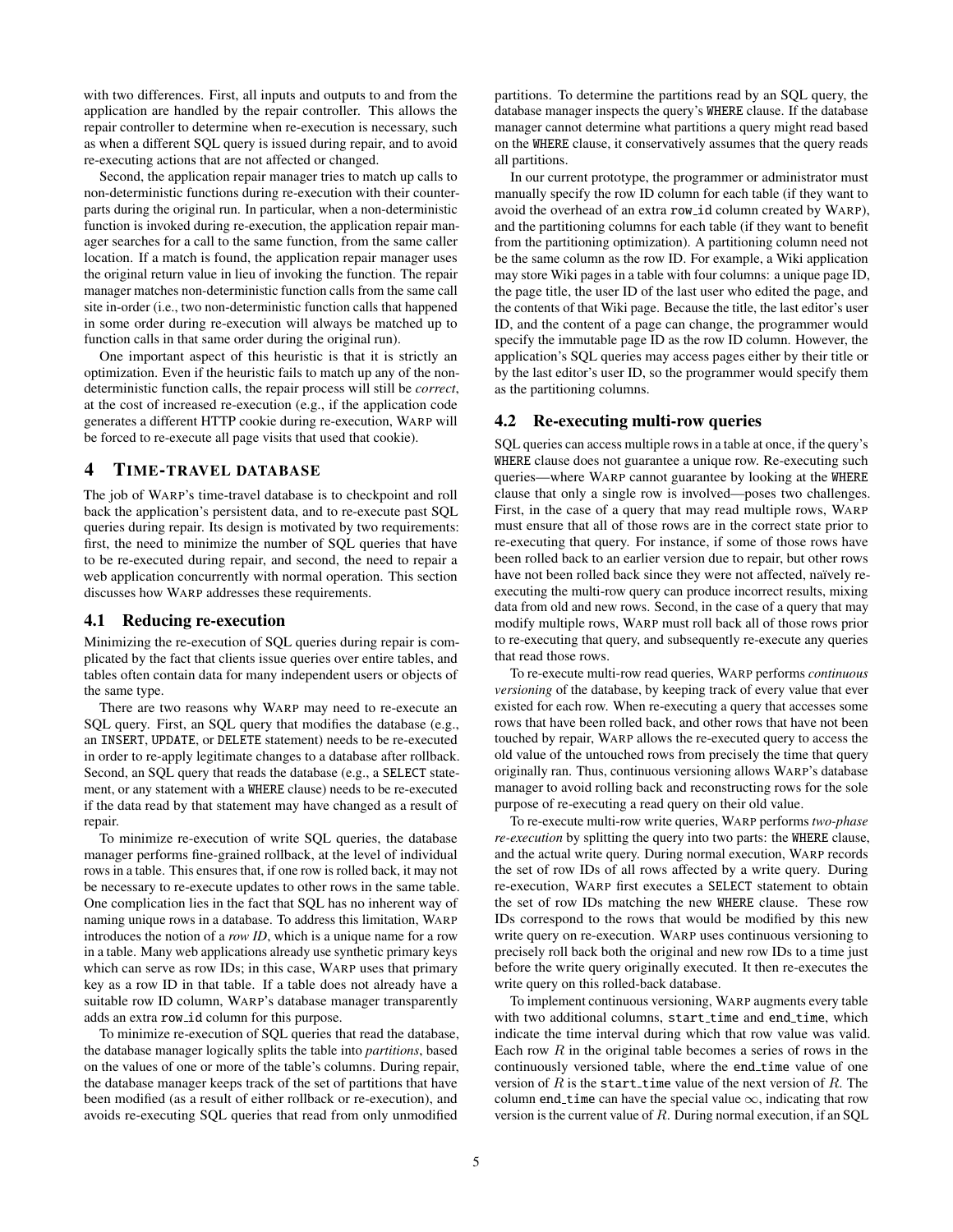query modifies a set of rows, WARP sets end\_time for the modified rows to the current time, with the rest of the columns retaining their old values, and inserts a new set of rows with start\_time set to the current time, end\_time set to  $\infty$ , and the rest of the columns containing the new versions of those rows. When a row is deleted, WARP simply sets end\_time to the current time. Read queries during normal execution always access rows with end\_time =  $\infty$ . Rolling back a row to time  $T$  involves deleting versions of the row with start\_time  $\geq T$  and setting end\_time  $\leftarrow \infty$  for the version with the largest remaining end\_time.

Since WARP's continuous versioning database grows in size as the application makes modifications, the database manager periodically deletes old versions of rows. Since repair requires that both the old versions of database rows and the action history graph be available for rollback and re-execution, the database manager deletes old rows in sync with WARP's garbage-collection of the action history graph.

### 4.3 Concurrent repair and normal operation

Since web applications are often serving many users, it's undesirable to take the application offline while recovering from an intrusion. To address this problem, WARP's database manager introduces the notion of *repair generations*, identified by an integer counter, which are used to denote the state of the database after a given number of repairs. Normal execution happens in the *current* repair generation. When repair is initiated, the database manager creates the *next* repair generation (by incrementing the current repair generation counter by one), which creates a fork of the current database contents. All database operations during repair are applied to the next generation. If, during repair, users make changes to parts of the current generation that are being repaired, WARP will re-apply the users' changes to the next generation through re-execution. Changes to parts of the database not under repair are copied verbatim into the next generation. Once repair is near completion, the web server is briefly suspended, any final requests are re-applied to the next generation, the current generation is set to the next generation, and the web server is resumed.

To implement repair generations, WARP augments all tables with two additional columns, start gen and end gen, which indicate the generations in which a row is valid. Much as with continuous versioning, end gen =  $\infty$  indicates that the row has not been superseded in any later generation. During normal execution, queries execute over rows that match start gen  $\leq$  current and end gen  $>$ current. During repair, if a row with start gen  $\langle$  next and end gen  $\ge$  *next* is about to be updated or deleted (due to either reexecution or rollback), the existing row's end gen is set to *current*, and, in case of updates, the update is executed on a copy of the row with start\_gen  $=$  next.

## 4.4 Rewriting SQL queries

WARP intercepts all SQL queries made by the application, and transparently rewrites them to implement database versioning and generations. For each query, WARP determines the time and generation in which the query should execute. For queries issued as part of normal execution, WARP uses the current time and generation. For queries issued as part of repair, WARP's repair controller explicitly specifies the time for the re-executed query, and the query always executes in the next generation.

To execute a SELECT query at time  $T$  in generation  $G$ , WARP restricts the query to run over currently valid rows by augmenting its WHERE clause with AND start\_time  $\leq T \leq$  end\_time AND start\_gen  $\leq G \leq$  end\_gen.

During normal execution, on an UPDATE or DELETE query at time  $T$  (the current time), WARP implements versioning by making a copy of the rows being modified. To do this, WARP sets

the end\_time of rows being modified in the *current* generation to T, and inserts copies of the rows with start\_time  $\leftarrow$  T, end\_time  $\leftarrow \infty$ , start\_gen  $\leftarrow G$ , and end\_gen  $\leftarrow \infty$ , where  $G = current$ . WARP also restricts the WHERE clause of such queries to run over currently valid rows, as with SELECT queries above. On an INSERT query, WARP sets start\_time, end\_time, start\_gen, and end gen columns of the inserted row as for UPDATE and DELETE queries above.

To execute an UPDATE or DELETE query during repair at time T, WARP must first preserve any rows being modified that are also accessible from the current generation, so that they continue to be accessible to concurrently executing queries in the current generation. To do so, WARP creates a copy of all matching rows, with end\_gen set to current, sets the start\_gen of the rows to be modified to next, and then executes the UPDATE or DELETE query as above, except in generation  $G = next$ . Executing an INSERT query during repair does not require preserving any existing rows; in this case, WARP simply performs the same query rewriting as for normal execution, with  $G = next$ .

### <span id="page-5-0"></span>5 BROWSER RE-EXECUTION

To help users recover from attacks that took place in their browsers, WARP uses two ideas. First, when WARP determines that a past HTTP response was incorrect, it *re-executes the changed web page in a cloned browser* on the server, in order to determine how that page would behave as a result of the change. For example, if a new HTTP response no longer contains an adversary's JavaScript code (e.g., because the cross-site scripting vulnerability was retroactively patched), re-executing the page in a cloned browser will not generate the HTTP requests that the attacker's JavaScript code may have originally initiated, and will thus allow WARP to undo those requests.

Second, WARP performs *DOM-level replay of user input* when re-executing pages in a browser. By recording and re-executing user input at the level of the browser's DOM, WARP can better capture the user's intent as to what page elements the user was trying to interact with. A naïve approach that recorded pixel-level mouse events and key strokes may fail to replay correctly when applied to a page whose HTML code has changed slightly. On the other hand, DOM elements are more likely to be unaffected by small changes to an HTML page, allowing WARP to automatically re-apply the user's original inputs to a modified page during repair.

#### <span id="page-5-1"></span>5.1 Tracking page dependencies

In order to determine what should be re-executed in the browser given some changes on the server, WARP needs to be able to correlate activity on the server with activity in users' browsers.

First, to correlate requests coming from the same web browser, WARP's browser extension assigns each client a unique client ID value. The client ID also helps WARP keep track of log information uploaded to the server by different clients. The client ID is a long random value to ensure that an adversary cannot guess the client ID of a legitimate user and upload logs on behalf of that user.

Second, WARP also needs to correlate different HTTP requests coming from the same page in a browser. To do this, WARP introduces the notion of a *page visit*, corresponding to the period of time that a single web page is open in a browser frame (e.g., a tab, or a sub-frame in a window). If the browser loads a new page in the same frame, WARP considers this to be a new visit (regardless of whether the frame navigated to a different URL or to the same URL), since the frame's page starts executing in the browser anew. In particular, WARP's browser extension assigns each page visit a visit ID, unique within a client. Each page visit can also have a dependency on a previous page visit. For example, if the user clicks on a link as part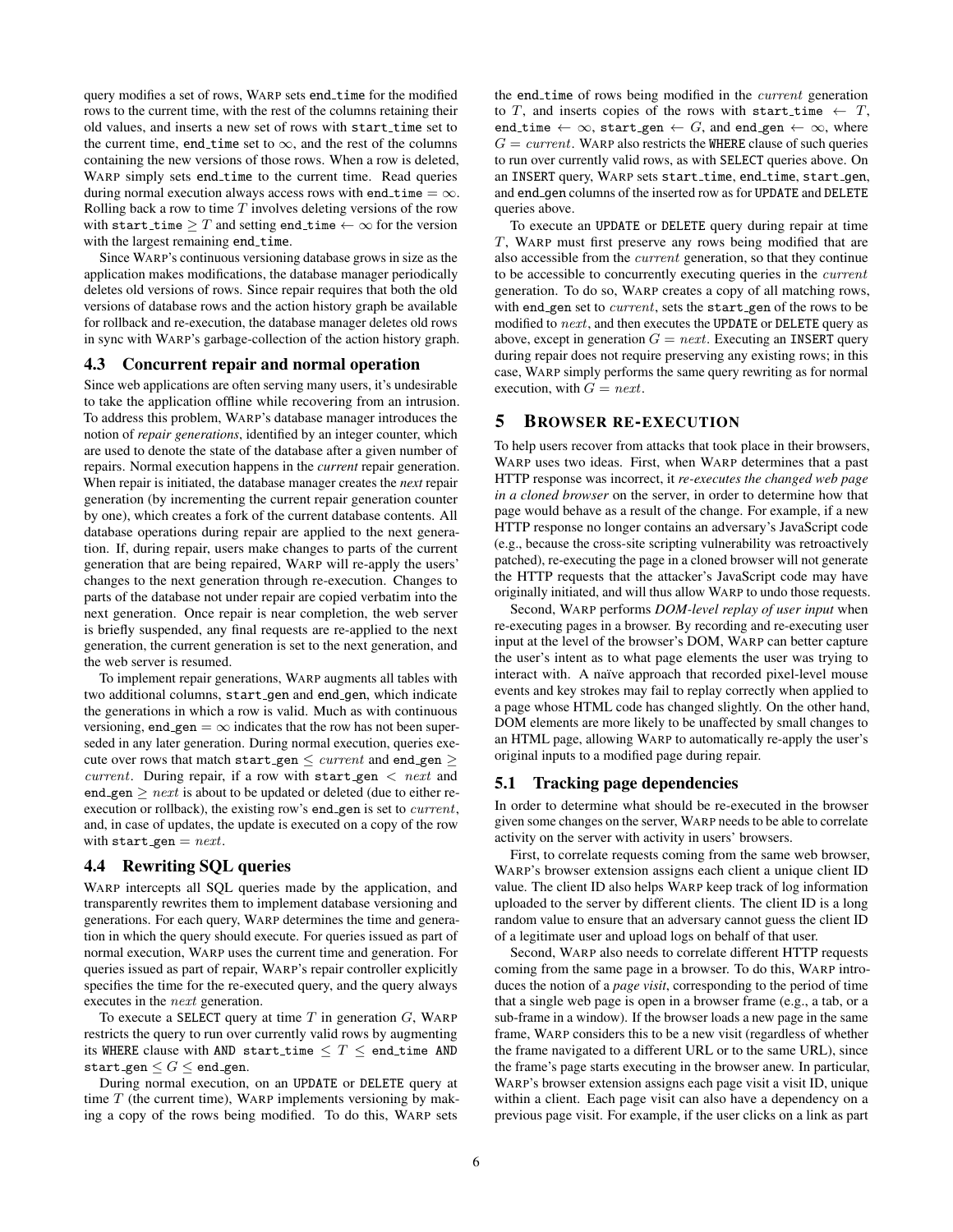of page visit #1, the browser extension creates page visit #2, which depends on page visit #1. This allows WARP to check whether page visit #2 needs to re-execute if page visit #1 changes. If the user clicks on more links, and later hits the back button to return to the page from visit #2, this creates a fresh page visit  $\#N$  (for the same page URL as visit #2), which also depends on visit #1.

Finally, WARP needs to correlate HTTP requests issued by the web browser with HTTP requests received by the HTTP server, for tracking dependencies. To do this, the WARP browser extension assigns each HTTP request a request ID, unique within a page visit, and sends the client ID, visit ID, and request ID along with every HTTP request to the server via HTTP headers.

On the server side, the HTTP server's manager records dependencies between HTTP requests and responses (identified by a  $\langle client\_id, visit\_id, request\_id \rangle$  tuple) and runs of application code (identified by a  $\langle pid, count \rangle$  tuple, where pid is the PID of the long-lived PHP runtime process, and *count* is a unique counter identifying a specific run of the application).

#### <span id="page-6-0"></span>5.2 Recording events

During normal execution, the browser extension performs two tasks. First, it annotates all HTTP requests, as described above, with HTTP headers to help the server correlate client-side actions with serverside actions. Second, it records all JavaScript events that occur during each page visit (including timer events, user input events, and postMessage events). For each event, the extension records event parameters, including time and event type, and the XPath of the event's target DOM element, which helps perform DOM-level replay during repair.

The extension uploads its log of JavaScript events for each page visit to the server, using a separate protocol (tagged with the client ID and visit ID). On the server side, WARP's HTTP server records the submitted information from the client into a separate per-client log, which is subject to its own storage quota and garbage-collection policy. This ensures that a single client cannot monopolize log space on the server, and more importantly, cannot cause a server to garbage-collect recent log entries from other users needed for repair.

Although the current WARP prototype implements client-side logging using an extension, the extension does not circumvent any of the browser's privacy policies. All of the information recorded by WARP's browser extension can be captured at the JavaScript level by event handlers, and in future work, we hope to implement an extension-less version of WARP's browser logging by interposing on all events using JavaScript rewriting.

#### <span id="page-6-1"></span>5.3 Server-side re-execution

When WARP determines that an HTTP response changed during repair, the browser repair manager spawns a browser on the server to re-execute the client's uploaded browser log for the affected page visit. This re-execution browser loads the client's HTTP cookies, loads the same URL as during original execution, and replays the client's original DOM-level events. The user's cookies are loaded either from the HTTP server's log, if re-executing the first page for a client, or from the last browser page re-executed for that client. The re-executed browser runs in a sandbox, and only has access to the client's HTTP cookie, ensuring that it gets no additional privileges despite running on the server. To handle HTTP requests from the re-executing browser, the HTTP server manager starts a separate copy of the HTTP server, which passes any HTTP requests to the repair controller, as opposed to executing them directly. This allows the repair controller to prune re-execution for identical requests or responses.

During repair, WARP uses a *re-execution extension* in the serverside browser to replay the events originally recorded by the user's

browser. For each event, the re-execution extension tries to locate the appropriate DOM element using its XPath. For keyboard input events into text fields, the re-execution extension performs a threeway text merge between the original value of the text field, the new value of the text field during repair, and the user's original keyboard input. For example, this allows the re-execution extension to replay the user's changes to a text area when editing a Wiki page, even if the Wiki page in the text area is somewhat different during repair.

If, after repair, a user's HTTP cookie in the cloned browser differs from the user's cookie in his or her real browser (based on the original timeline), WARP queues that client's cookie for invalidation, and the next time the same client connects to the web server (based on the client ID), the client's cookie will be deleted. WARP assumes that the browser has no persistent client-side state aside from the cookie. Repair of other client-side state could be similarly handled at the expense of additional logging and synchronization.

#### <span id="page-6-2"></span>5.4 Conflicts

During repair, the server-side browser extension may fail to reexecute the user's original inputs, if the user's actions somehow depended on the reverted actions of the attacker. For example, in the case of a Wiki page, the user may have inadvertently edited a part of the Wiki page that the attacker modified. In this situation, WARP's browser repair manager signals a conflict, stops re-execution of that user's browser, and requires the user (or an administrator, in lieu of the user) to resolve the conflict.

Since users are not always online, WARP queues the conflict for later resolution, and proceeds with repair, assuming, for now, that subsequent requests from that user's browser do not change. When the user next logs into the web application (based on the client ID), the application redirects the user to a conflict resolution page, which tells the user about the page on which the conflict arose, and the user's input which could not be replayed. The user must then indicate how the conflict should be resolved. For example, the user can indicate that they would like to cancel the conflicted page visit altogether (i.e., undo all of its HTTP requests), and apply the legitimate changes (if any) to the current state of the system by hand.

While WARP's re-execution extension flags conflicts that arise during replay of input *from* the user, some applications may have important information that must be correctly displayed *to* the user. For example, if an online banking application displayed \$1,000 as the user's account balance during the original execution, but during repair it is discovered that the user's balance should have been \$2,000, WARP will not raise a re-execution conflict. An application programmer, however, can provide a *UI conflict function*, which, given the old and new versions of a web page, can signal a conflict even if all of the user input events replay correctly. For the example applications we evaluated with WARP, we did not find the need to implement such conflict functions.

## 5.5 User-initiated repair

In some situations, users or administrators may want to undo their own past actions. For example, an administrator may have accidentally granted administrative privileges to a user, and later may want to revert any actions that were allowed due to this mis-configuration. To recover from this mistake, the administrator can use WARP's browser extension to specify a URL of the page on which the mistake occurred, find the specific page visit to that URL which led to the mistake, and request that the page visit be canceled. Our prototype does not allow replacing one past action with another, although this is mostly a UI limitation.

Allowing users to undo their own actions runs the risk of creating more conflicts, if other users' actions depended on the action in question. To prevent cascading conflicts, WARP prohibits a regular user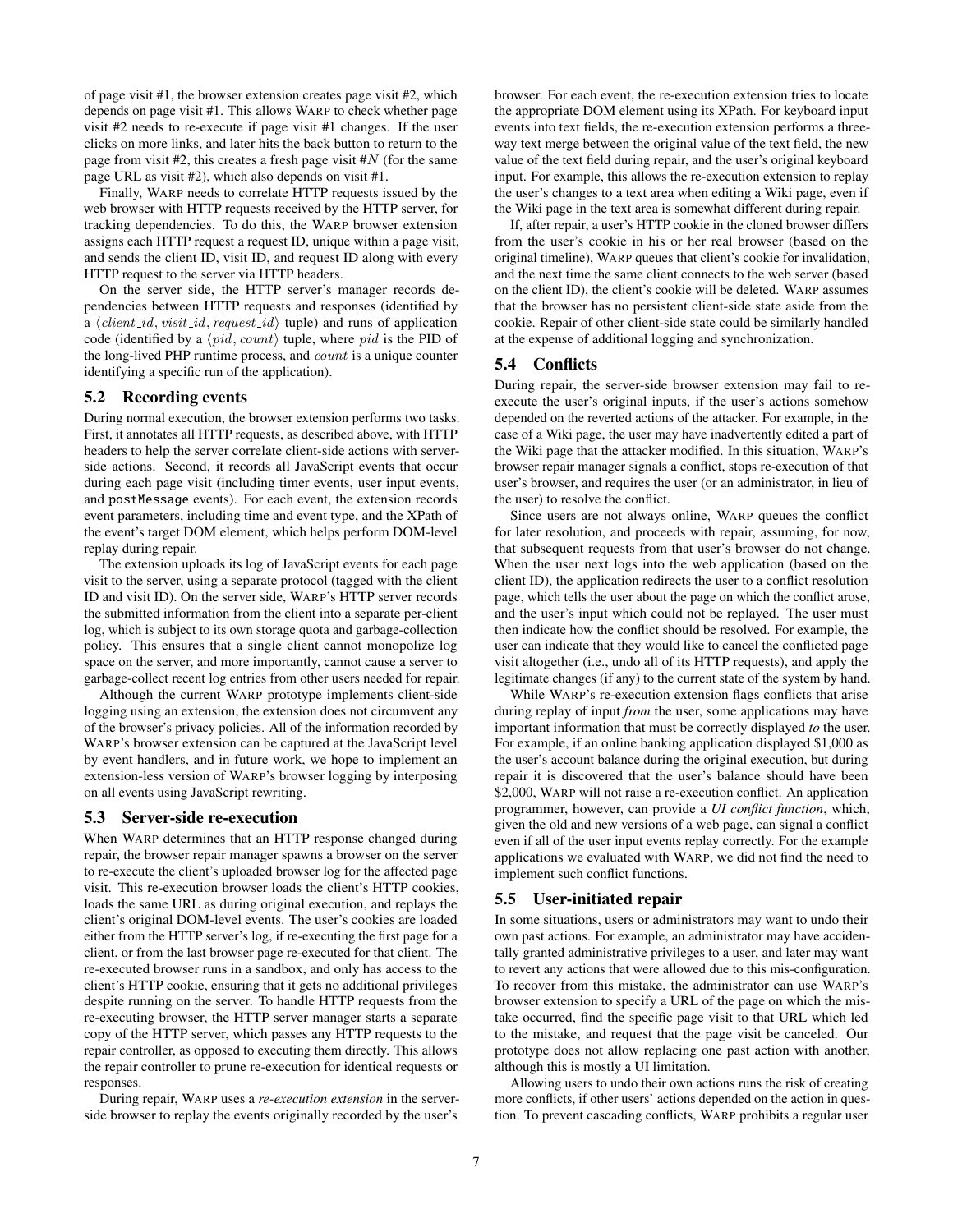| <b>Lines of code</b>             |
|----------------------------------|
| 2,000 lines of JavaScript / HTML |
| 900 lines of $C$                 |
| 1,400 lines of C and PHP         |
| 200 lines of Python              |
| 4,300 lines of Python, total     |
| 400 lines of Python              |
| 800 lines of Python              |
| 300 lines of Python              |
| 1,400 lines of Python and PHP    |
| 400 lines of Python              |
| 200 lines of Python              |
| 800 lines of Python              |
|                                  |

<span id="page-7-2"></span>Table 1: Lines of code for different components of the WARP prototype, excluding blank lines and comments.

(as opposed to an administrator) from initiating repair that causes conflicts for other users. WARP's repair generation mechanism allows WARP to try repairing the server-side state upon user-initiated repair, and to abort the repair if any conflicts arise. The only exception to this rule is if the user's repair is a result of a conflict being reported to that user on that page, in which case the user is allowed to cancel all actions, even if it propagates a conflict to another user.

## <span id="page-7-0"></span>6 IMPLEMENTATION

We have implemented a prototype of WARP which builds on Retro. Our prototype works with the Firefox browser on the client, and Apache, PostgreSQL, and PHP on the server. Table [1](#page-7-2) shows the lines of code for the different components of our prototype.

Our Firefox extension intercepts all HTTP requests during normal execution and adds WARP's client ID, visit ID, and request ID headers to them. It also intercepts all browser frame creations, and adds an event listener to the frame's window object. This event listener gets called on every event in the frame, and allows us to record the event. During repair, the re-execution extension tries to match up HTTP requests with requests recorded during normal execution, and adds the matching request ID header when a match is found. Our current conflict resolution UI only allows the user to cancel the conflicting page visit; other conflict resolutions must be performed by hand. We plan to build a more comprehensive UI, but canceling has been sufficient for now.

In our prototype, the user's client-side browser and the server's re-execution browser use the same version of Firefox. While this has simplified the development of our extension, we expect that DOM-level events are sufficiently standardized in modern browsers that it would be possible to replay events across different browsers, such as recent versions of Firefox and Chrome. We have not verified this to date, however.

Our time-travel database and repair generations are implemented on top of PostgreSQL using SQL query rewriting. After the application's database tables are installed, WARP extends the schema of all the tables to add its own columns, including row id if no existing column was specified as the row ID by the programmer. All database queries are rewritten to update these columns appropriately when the rows are modified. The approach of using query rewriting was chosen to avoid modifying the internals of the Postgres server, although an implementation inside of Postgres would likely have been more efficient.

To allow multiple versions of a row from different times or generations to exist in the same table, WARP modifies database uniqueness constraints and primary keys specified by the application to include the end\_ts and end\_gen columns. While this allows multiple versions of the same row over time to co-exist in the same table, WARP must now detect dependencies between queries through uniqueness violations. In particular, WARP checks whether the success (or

failure) of each INSERT query would change as a result of other rows inserted or deleted during repair, and rolls back that row if so. WARP needs to consider INSERT statements only for partitions under repair. Our time-travel database implementation does not support foreign keys, so it disables them. We plan to implement foreign key constraints in the future in a database trigger. Our design is compatible with multi-statement transactions; however, our current implementation does not support them, and we did not need them for our current applications.

WARP extends Apache's PHP module to log HTTP requests that invoke PHP scripts. WARP intercepts a PHP script's calls to database functions,  $mt\_rand$ , date and time functions, and session\_start, by rewriting all scripts to call a wrapper function that invokes the wrapped function and logs the arguments and results.

#### <span id="page-7-1"></span>7 PUTTING IT ALL TOGETHER

We now illustrate how different components of WARP work together in the context of a simple Wiki application. In this case, no attack takes place, but most of the steps taken by WARP remain the same as in a case with an attack.

Consider a user who, during normal execution, clicks on a link to edit a Wiki page. The user's browser issues an HTTP request to edit.php. WARP's browser extension intercepts this request, adds client ID, visit ID, and request ID HTTP headers to it, and records the request in its log  $(\S 5.1)$  $(\S 5.1)$ . The web server receives this request and dispatches it to WARP's PHP module. The PHP module assigns this request a unique server-side request ID, records the HTTP request information along with the server-side request ID, and forwards the request to the PHP runtime.

As WARP's PHP runtime executes edit.php, it intercepts three types of operations. First, for each non-deterministic function call, it records the arguments and the return value (§[3.1\)](#page-3-1). Second, for each operation that loads an additional PHP source file, it records the file name (§[3.1\)](#page-3-1). Third, for each database query, it records the query, rewrites the query to implement WARP's time-travel database, and records the result set and the row IDs of all rows modified by the query  $(\S4)$  $(\S4)$ .

Once edit.php completes execution, the response is recorded by the PHP module and returned to the browser. When the browser loads the page, WARP's browser extension attaches handlers to intercept user input, and records all intercepted actions in its log (§[5.2\)](#page-6-0). The WARP browser extension periodically uploads its log to the server.

When a patch fixing a vulnerability in edit.php becomes available, the administrator instructs WARP to perform retroactive patching. The WARP repair controller uses the action history graph to locate all PHP executions that loaded edit.php and queues them for re-execution; the user edit action described above would be among this set.

To re-execute this page in repair mode, the repair controller launches a browser on the server, identical to the user's browser, and instructs it to replay the user session. The browser re-issues the same requests, and the WARP browser extension assigns the same IDs to the request as during normal execution (§[5.3\)](#page-6-1). The WARP PHP module forwards this request to the repair controller, which launches WARP's PHP runtime to re-execute it.

During repair, the PHP runtime intercepts two types of operations. For non-deterministic function calls, it checks whether the same function was called during the original execution, and if so, re-uses the original return value (§[3.3\)](#page-3-2). For database queries, it forwards the query to the repair controller for re-execution.

To re-execute a database query, the repair controller determines the rows and partitions that the query depends on, rolls them back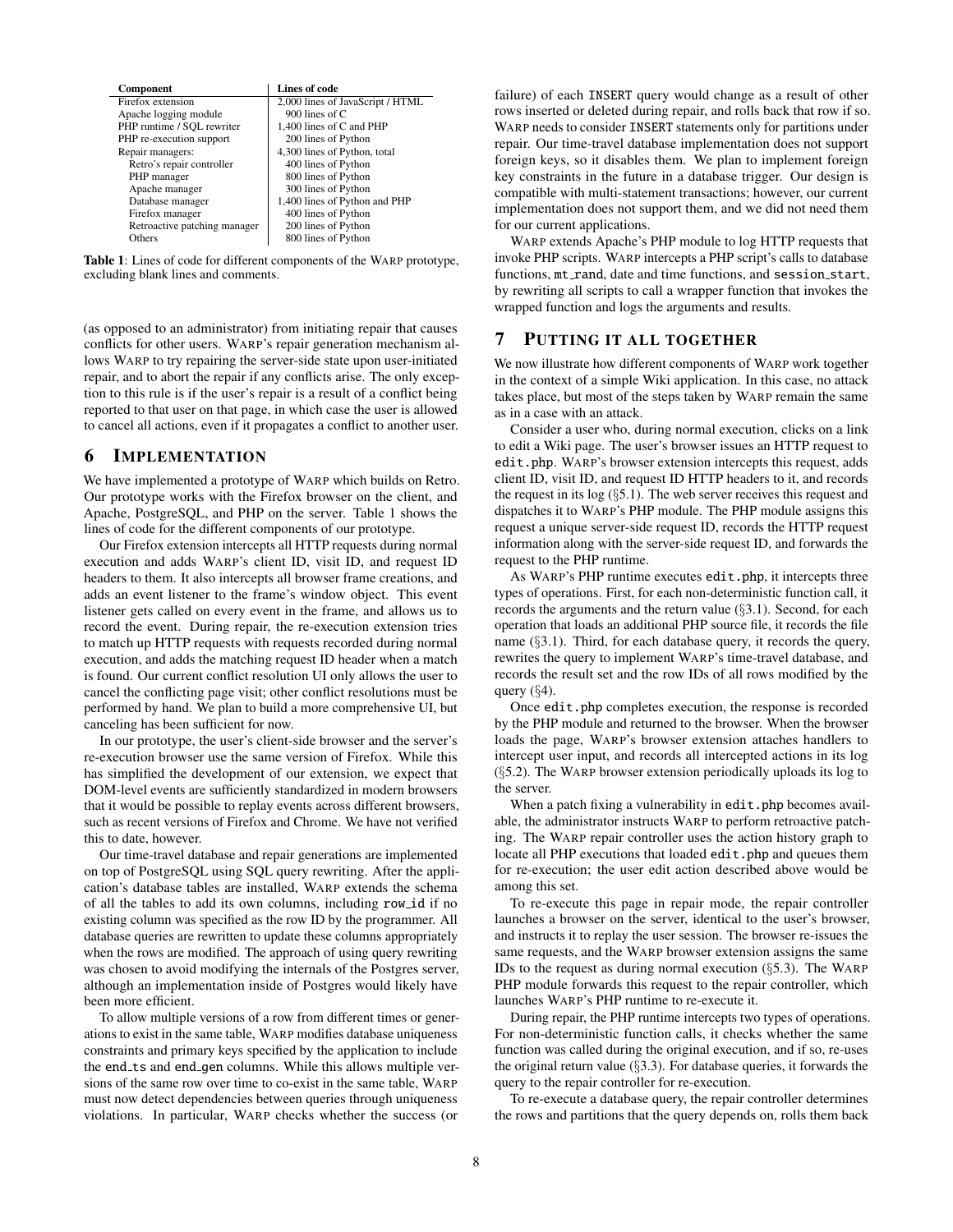| Attack type                | <b>CVE</b> | <b>Description</b>                                              | Fix                                                               |
|----------------------------|------------|-----------------------------------------------------------------|-------------------------------------------------------------------|
| 2009-0737<br>Reflected XSS |            | The user options $(wgDB*)$ in the live web-based installer      | Sanitize all user options with html special chars () (r46889).    |
|                            |            | (config/index.php) are not HTML-escaped.                        |                                                                   |
| Stored XSS                 | 2009-4589  | The name of contribution link (Special:Block?ip) is not         | Sanitize the ip parameter with htmlspecial chars () (r52521).     |
|                            |            | HTML-escaped.                                                   |                                                                   |
| <b>CSRF</b>                | 2010-1150  | HTML/API login interfaces do not properly handle an unin-       | Include a random challenge token in a hidden form field for every |
|                            |            | tended login attempt (login CSRF).                              | login attempt $(r64677)$ .                                        |
| Clickjacking               | 2011-0003  | A malicious website can embed MediaWiki within an               | Add X-Frame-Options: DENY to HTTP headers (r79566).               |
|                            |            | iframe.                                                         |                                                                   |
| SOL injection              | 2004-2186  | The language identifier, the lang, is not properly sanitized in | Sanitize the the lang parameter with wf Strencode ().             |
|                            |            | SpecialMaintenance.php.                                         |                                                                   |
| ACL error                  |            | Administrator accidentally grants admin privileges to a user.   | Revoke the user's admin privileges.                               |

<span id="page-8-3"></span>Table 2: Security vulnerabilities and corresponding fixes for MediaWiki. Where available, we indicate the revision number of each fix in MediaWiki's subversion repository, in parentheses.

to the right version (for a write operation), rewrites the query to support time-travel and generations, executes the resulting query, and returns the result to the PHP runtime (§[4\)](#page-4-0).

After a query re-executes, the repair controller uses the action history graph to find other database queries that depended on the partitions affected by the re-executed query (assuming it was a write). For each such query, the repair controller checks whether their return values would now be different. If so, it queues the page visits that issued those queries for re-execution.

After edit.php completes re-execution, the HTTP response is returned to the repair controller, which forwards it to the re-executing browser via the PHP module. Once the response is loaded in the browser, the WARP browser extension replays the original user inputs on that page  $(\S 5.3)$  $(\S 5.3)$ . If conflicts arise, WARP flags them for manual repair (§[5.4\)](#page-6-2).

WARP's repair controller continues repairing pages in this manner until all affected pages are re-executed. Even though no attack took place in this example, this re-execution algorithm would repair from any attack that exploited the vulnerability in edit.php.

# <span id="page-8-0"></span>8 EVALUATION

In evaluating WARP, we answer several questions. §[8.1](#page-8-1) shows what it takes to port an existing web application to WARP. §[8.2](#page-8-2) shows what kinds of attacks WARP can repair from, what attacks can be detected and fixed with retroactive patching, how much re-execution may be required, and how often users need to resolve conflicts. §[8.3](#page-9-0) shows the effectiveness of WARP's browser re-execution in reducing user conflicts. §[8.4](#page-9-1) compares WARP with the state-of-the-art work in data recovery for web applications [\[1\]](#page-13-9). Finally, §[8.5](#page-10-0) measures WARP's runtime cost.

We ported a popular Wiki application, MediaWiki [\[21\]](#page-13-10), to use WARP, and used several previously discovered vulnerabilities to evaluate how well WARP can recover from intrusions that exploit those bugs. The results show that WARP can recover from six common attack types, that retroactive patching detects and repairs all tested software bugs, and that WARP's techniques reduce reexecution and user conflicts. WARP's overheads are 24–27% in throughput and 2–3.2 GB/day of storage.

#### <span id="page-8-1"></span>8.1 Application changes

We did not make any changes to MediaWiki source code to port it to WARP. To choose row IDs for each MediaWiki table, we picked a primary or unique key column whose value MediaWiki assigns once during creation of a row and never overwrites. If there is no such column in a table, WARP adds a new row id column to the table, transparent to the application. We chose partition columns for each table by analyzing the typical queries made by MediaWiki and picking the columns that are used in the WHERE clauses of a large

number of queries on that table. In all, this required a total of 89 lines of annotation for MediaWiki's 42 tables.

## <span id="page-8-2"></span>8.2 Recovery from attacks

To evaluate how well WARP can recover from intrusions, we constructed six worst-case attack scenarios based on five recent vulnerabilities in MediaWiki and one configuration mistake by the administrator, shown in Table [2.](#page-8-3) After each attack, users browse the Wiki site, both reading and editing Wiki pages. Our scenarios purposely create significant interaction between the attacker's changes and legitimate users, to stress WARP's recovery aspects. If WARP can disentangle these challenging attacks, it can also handle any simpler attack.

In the *stored XSS attack*, the attacker injects malicious JavaScript code into a MediaWiki page. When a victim visits that Wiki page, the attacker's JavaScript code appends text to a second Wiki page that the victim has access to, but the attacker does not. The *SQL injection* and *reflected XSS attacks* are similar in design. Successful recovery from these three attacks requires deleting the attacker's JavaScript code; detecting what users were affected by that code; undoing the effects of the JavaScript code in their browsers (i.e., undoing the edits to the second page); verifying that the appended text did not cause browsers of users that visited the second page to misbehave; and preserving all users' legitimate actions.

The *CSRF attack* is a login CSRF attack, where the goal of the attacker is to trick the victim into making her edits on the Wiki under the attacker's account. When the victim visits the attacker's site, the attack exploits the CSRF vulnerability to log the victim out of the Wiki site and log her back in under the attacker's account. The victim then interacts with the Wiki site, believing she is logged in as herself, and edits various pages. A successful repair in this scenario would undo all of the victim's edits under the attacker's account, and re-apply them under the victim's own account.

In the *clickjacking attack*, the attacker's site loads the Wiki site in an invisible frame and tricks the victim into thinking she is interacting with the attacker's site, while in fact she is unintentionally interacting with the Wiki site, logged in as herself. Successful repair in this case would undo all modifications unwittingly made by the user through the clickjacked frame.

We used retroactive patching to recover from all the above attacks, with patches implementing the fixes shown in Table [2.](#page-8-3)

Finally, we considered a scenario where the administrator of the Wiki site mistakenly grants a user access to Wiki pages she should not have been given access to. At a later point of time, the administrator detects the misconfiguration, and initiates undo of his action using WARP. Meanwhile, the user has used her elevated privileges to edit pages that she should not have been able to edit in the first place. Successful recovery, in this case, would undo all the modifications by the unprivileged user.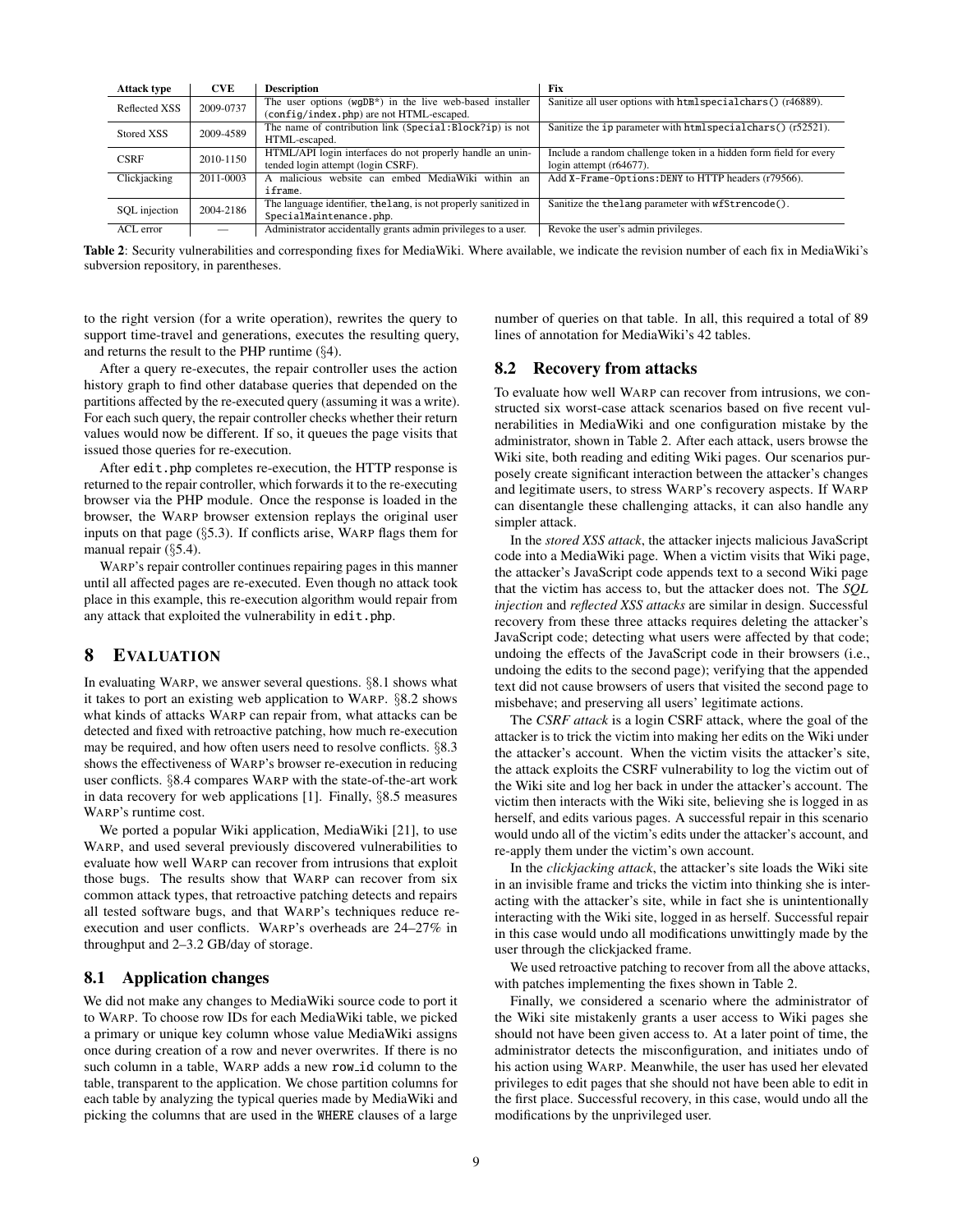| <b>Attack scenario</b> | <b>Initial repair</b> | <b>Repaired?</b> | # users with conflicts |
|------------------------|-----------------------|------------------|------------------------|
| Reflected XSS          | Retroactive patching  |                  |                        |
| Stored XSS             | Retroactive patching  |                  |                        |
| <b>CSRF</b>            | Retroactive patching  |                  |                        |
| Clickjacking           | Retroactive patching  |                  |                        |
| SQL injection          | Retroactive patching  |                  |                        |
| ACL error              | Admin-initiated       |                  |                        |
|                        |                       |                  |                        |

<span id="page-9-2"></span>Table 3: WARP repairs the attack scenarios listed in Table [2.](#page-8-3) The initial repair column indicates the method used to initiate repair.

For each of these scenarios we ran a workload with 100 users. For all scenarios except the ACL error scenario, we have one attacker, three victims that were subject to attack, and 96 unaffected users. For the ACL error scenario, we have one administrator, one unprivileged user that takes advantage of the administrator's mistake, and 98 other users. During the workloads, all users login, read, and edit Wiki pages. In addition, in all scenarios except the ACL error, the victims visit the attacker's web site, which launches the attack from their browser.

Table [3](#page-9-2) shows the results of repair for each of these scenarios. First, WARP can successfully repair all of these attacks. Second, retroactive patching detects and repairs from intrusions due to all five software vulnerabilities; the administrator does not need to detect or track down the initial attacks. Finally, WARP has few user-visible conflicts. Conflicts arise either because a user was tricked by the attacker into performing some browser action, or because the user should not have been able to perform the action in the first place. The conflicts in the clickjacking scenario are of the first type; we expect users would cancel their page visit on conflict, since they did not mean to interact with the MediaWiki page on the attack site. The conflict in the ACL error scenario is of the second type, since the user no longer has access to edit the page; in this case, the user's edit has already been reverted, and the user can resolve the conflict by, perhaps, editing a different page.

## <span id="page-9-0"></span>8.3 Browser re-execution effectiveness

We evaluated the effectiveness of browser re-execution in WARP by considering three types of attack code, for an XSS attack. The first is a benign, *read-only* attack where the attacker's JavaScript code runs in the user's browser but does not modify any Wiki pages. The second is an *append-only* attack, where the malicious code appends text to the victim's Wiki page. Finally, the *overwrite* attack completely corrupts the victim's Wiki page.

We ran these attacks under three configurations of the client browser: First, without WARP's browser extension; second, with WARP's browser extension but without WARP's text merging for user input; and third, with WARP's complete browser extension. Our experiment had one attacker and eight victims. Each user logged in, visited the attack page to trigger one of the three above attacks, edited Wiki pages, and logged out.

Table [4](#page-9-3) shows the results when WARP is invoked to retroactively patch the XSS vulnerability. Without WARP's browser extension, WARP cannot verify whether the attacker's JavaScript code was benign or not, and raises a conflict for every victim of the XSS attack. With the browser extension but without text-merging, WARP can verify that the *read-only* attack was benign, and raises no conflict, but cannot re-execute the user's page edits if the attacker did modify the page slightly, raising a conflict in that scenario. Finally, WARP's full browser extension is able to re-apply the user's page edits despite the attacker's appended text, and raises no conflict in that situation. When the attacker completely corrupts the page, applying user's original changes in the absence of the attack is meaningless, and a conflict is always raised.

| <b>Attack action</b> | Number of users with conflict |               |             |  |  |  |  |  |
|----------------------|-------------------------------|---------------|-------------|--|--|--|--|--|
|                      | <b>No extension</b>           | No text merge | <b>WARP</b> |  |  |  |  |  |
| read-only            |                               |               |             |  |  |  |  |  |
| append-only          |                               |               |             |  |  |  |  |  |
| overwrite            |                               |               |             |  |  |  |  |  |

<span id="page-9-3"></span>Table 4: Effectiveness of WARP UI repair. Each entry indicates whether a user-visible conflict was observed during repair. This experiment involved eight victim users and one attacker.

| Bug causing corruption                 |       | Akkuş and Goel [1] | WARP |                   |  |
|----------------------------------------|-------|--------------------|------|-------------------|--|
|                                        | FP    | <b>User input</b>  | FP   | <b>User input</b> |  |
| Drupal – lost voting info              | 89/0  | Yes                |      | No                |  |
| Drupal – lost comments                 | 95/0  | Yes                |      | N <sub>0</sub>    |  |
| $Gallery2 - removing perms$            | 82/10 | Yes                |      | No                |  |
| Gallery <sub>2</sub> – resizing images | 119/0 | Yes                |      | No                |  |

<span id="page-9-4"></span>Table 5: Comparison of WARP with Akkuş and Goel's system [\[1\]](#page-13-9). FP reports false positives. Akkuş and Goel can also incur false negatives, unlike WARP. False positives are reported for the *best* dependency policy in [\[1\]](#page-13-9) that has no false negatives for these bugs, although there is no single best policy for that system. The numbers shown before and after the slash are without and with table-level white-listing, respectively.

# <span id="page-9-1"></span>8.4 Recovery comparison with prior work

Here we compare WARP with state-of-the-art work in data recovery for web applications by Akkuş and Goel [\[1\]](#page-13-9). Their system uses taint tracking in web applications to recover from data corruption bugs. In their system, the administrator identifies the request that triggered the bug, and their system uses several dependency analysis policies to do offline taint analysis and compute dependencies between the request and database elements. The administrator uses these dependencies to manually undo the corruption. Each specific policy can output too many dependencies (false positives), leading to lost data, or too few (false negatives), leading to incomplete recovery.

Akkus and Goel used five corruption bugs from popular web applications to evaluate their system. To compare WARP with their system, we evaluated WARP with four of these bugs—two each in Drupal and Gallery2. The remaining bug is in Wordpress, which does not support our Postgres database. Porting the buggy versions of Drupal and Gallery2 to use WARP did not require any changes to source code. We replicated each of the four bugs under WARP. Once we verified that the bugs were triggered, we retroactively patched the bug. Repair did not require any user input, and after repair, the applications functioned correctly without any corrupted data.

Table [5](#page-9-4) summarizes this evaluation. WARP has three key advantages over Akkus and Goel's system. First, unlike their system, WARP never incurs false negatives and always leaves the application in an uncorrupted state. Second, WARP only requires the administrator to provide the patch that fixes the bug, whereas Akkuş and Goel require the administrator to manually guide the dependency analysis by identifying requests causing corruption, and by whitelisting database tables. Third, unlike WARP, their system cannot recover from *attacks* on web applications, and cannot recover from problems that occur in the browser.

| Workload           |                                              | Page visits / second |                  | Data stored per page visit |                    |                      |  |  |  |
|--------------------|----------------------------------------------|----------------------|------------------|----------------------------|--------------------|----------------------|--|--|--|
|                    | N <sub>0</sub><br><b>WARP</b><br><b>WARP</b> |                      | During<br>repair | <b>Browser</b>             | App.               | DB                   |  |  |  |
| Reading<br>Editing | 8.46<br>7.19                                 | 6.43<br>5.26         | 4.50<br>4.00     | $0.22$ KB<br>$0.21$ KB     | 1.49 KB<br>1.67 KB | $2.00$ KB<br>5.46 KB |  |  |  |

<span id="page-9-5"></span>Table 6: Overheads for users browsing and editing Wiki pages in Media-Wiki. The first numbers are page visits per second without WARP, with WARP installed, and with WARP while repair is concurrently underway. A single page visit in MediaWiki can involve multiple HTTP and SQL queries. Data stored per page visit includes all dependency information (compressed) and database checkpoints.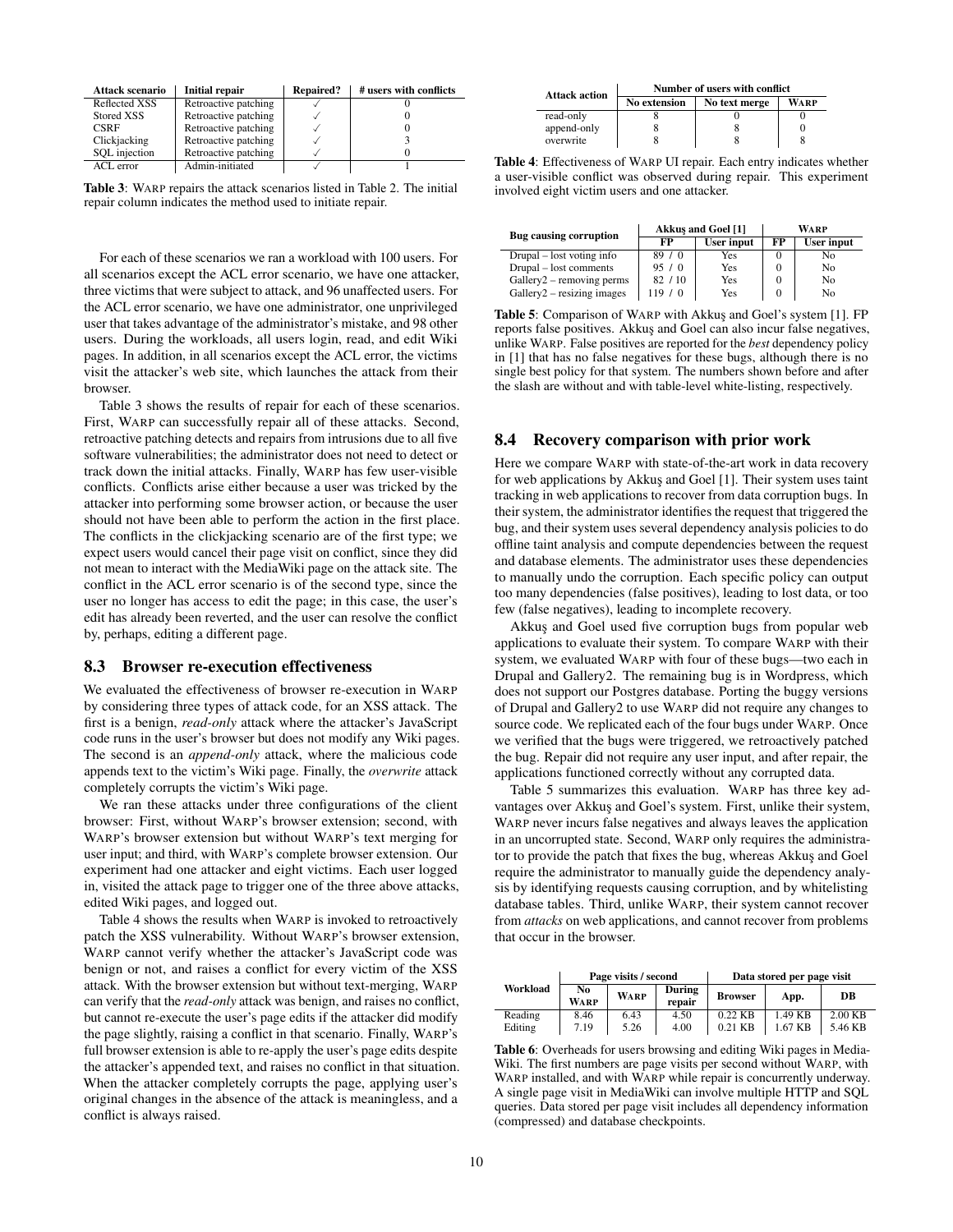| Attack scenario    | Number of re-executed actions | Original    | Repair time breakdown |            |              |        |       |         |       |        |          |       |
|--------------------|-------------------------------|-------------|-----------------------|------------|--------------|--------|-------|---------|-------|--------|----------|-------|
|                    | Page visits                   | App. runs   | <b>SOL</b> queries    | exec. time | <b>Total</b> | Init   | Graph | Firefox | DB    | App.   | Ctrl     | Idle  |
| Reflected XSS      | 14 / 1.011                    | 13/1.223    | 258/24.746            | 180.04     | 17.87        | 2.44   | 0.13  | . .21   | .24   | 2.45   | 8.99     | 1.41  |
| <b>Stored XSS</b>  | 14 / 1.007                    | 15/1.219    | 293/24.740            | 179.22     | 16.74        | 2.64   | 0.12  | 1.12    | 0.98  | 2.45   | 8.23     | 1.20  |
| SQL injection      | 22/1.005                      | 23/1.214    | 524/24.541            | 177.82     | 29.70        | 2.41   | 0.16  | 1.65    | 0.05  | 4.16   | 17.25    | 4.01  |
| ACL error          | 13/1.000                      | 13/1.216    | 185/24.326            | 176.52     | 10.75        | 0.54   | 0.49  | 1.04    | 0.03  | 2.25   | 6.04     | 0.35  |
| Reflected XSS      | 14/1.011                      | 14/1.223    | 1.800/24.741          | 178.21     | 66.67        | 2.50   | 14.46 | .27     | 26.13 | 2.23   | 14.12    | 5.97  |
| (victims at start) |                               |             |                       |            |              |        |       |         |       |        |          |       |
| <b>CSRF</b>        | 1.005 /1.005                  | 1.007/1.217 | 19,799 / 24,578       | 174.97     | 1.644.53     | 159.99 | 0.46  | 52.01   | 0.70  | 174.04 | 1.222.05 | 35.27 |
| Clickjacking       | 1.011 /1.011                  | 995/1,216   | 23.227 / 24.641       | 174.31     | 1.751.74     | 162.49 | 0.45  | 52.19   | 0.75  | 171.18 | 1,320.89 | 43.78 |

<span id="page-10-1"></span>Table 7: Performance of WARP in repairing attack scenarios described in Table [2](#page-8-3) for a workload with 100 users. The "re-executed actions" columns show the number of re-executed actions out of the total number of actions in the workload. The execution times are in seconds. The "original execution time" column shows the CPU time taken by the web application server, including time taken by database queries. The "repair time breakdown" columns show, respectively, the total wall clock repair time, the time to initialize repair (including time to search for attack actions), the time spent loading nodes into the action history graph, the CPU time taken by the re-execution Firefox browser, the time taken by re-executed database queries that are not part of a page re-execution, time taken to re-execute page visits including time to execute database queries issued during page re-execution, time taken by WARP's repair controller, and time for which the CPU is idle during repair.

| <b>Attack scenario</b> | Number of re-executed actions |           |                    | Original   | Repair time breakdown |       |       |         |      |        |       |        |
|------------------------|-------------------------------|-----------|--------------------|------------|-----------------------|-------|-------|---------|------|--------|-------|--------|
|                        | Page visits                   | App. runs | <b>SOL</b> queries | exec. time | <b>Total</b>          | Init  | Graph | Firefox | DB   | App.   | Ctrl  | Idle   |
| Reflected XSS          | 14/50.011                     | 14/60.023 | 281/1.222.656      | 8.861.55   | 48.28                 | 11.34 | 10.89 | . 33    | 0.52 | 2.23   | 21.30 | 0.67   |
| Stored XSS             | 32/50.007                     | 33/60.019 | 733 / 1.222,652    | 8.841.67   | 56.50                 | 11.49 | 11.10 | 2.10    | 0.04 | 5.58   | 23.98 | 2.22   |
| SOL injection          | 26/50.005                     | 27/60.014 | 578 / 1.222,495    | 8,875.06   | 273.40                | 14.57 | 15.98 | 7.37    | 0.09 | 4.85   | 18.18 | 112.36 |
| ACL error              | /50,000                       | 11/60.016 | 133/1.222.308      | 8.879.55   | 41.81                 | 9.20  | 10.25 | .07     | 0.08 | . . 74 | 19.10 | 0.37   |

<span id="page-10-2"></span>Table 8: Performance of WARP in attack scenarios for workloads of 5,000 users. See Table [7](#page-10-1) for a description of the columns.

# <span id="page-10-0"></span>8.5 Performance evaluation

In this subsection, we evaluate WARP's performance under different scenarios. In these experiments, we ran the server on a 3.07 GHz Intel Core i7 950 machine with 12 GB of RAM. WARP's repair algorithm is currently sequential. Running it on a machine with multiple cores makes it difficult to reason about the CPU usage of various components of WARP; so we ran the server with only one core turned on and with hyperthreading turned off. However, during normal execution, WARP can take full advantage of multiple processor cores when available.

Logging overhead. We first evaluate the overhead of using WARP by measuring the performance of MediaWiki with and without WARP for two workloads: reading Wiki pages, and editing Wiki pages. The clients were 8 Firefox browsers running on a machine different from the server, sending requests as fast as possible; the server experienced 100% CPU load. The client and server machines were connected with a 1 Gbps network.

Table [6](#page-9-5) shows the throughput of MediaWiki with and without WARP, and the size of WARP's logs. For the reading and editing workloads, respectively, WARP incurs throughput overheads of 24% and 27%, and storage costs of 3.71 KB and 7.34 KB per page visit (or 2 GB/day and 3.2 GB/day under continuous 100% load). Many web applications already store similar log information; a 1 TB drive could store about a year's worth of logs at this rate, allowing repair from attacks within that time period. We believe that this overhead would be acceptable to many applications, such as a company's Wiki or a conference reviewing web site.

To evaluate the overhead of WARP's browser extension, we measured the load times of a Wiki page in the browser with and without the WARP extension. This experiment was performed with an unloaded MediaWiki server. The load times were 0.21 secs and 0.20 secs with and without the WARP extension respectively, showing that the WARP browser extension imposes negligible overhead.

Finally, WARP indexes its logs to support incremental loading of its dependency graph during repair. In our current prototype, for convenience, indexing is implemented as a separate step after normal execution. This indexing step takes 24–28 ms per page visit

for the workloads we tested. If done during normal execution, this would add less than an additional 12% overhead.

Repair performance. We evaluate WARP's repair performance by considering four scenarios. First, we consider a scenario where a retroactive patch affects a small, isolated part of the action history graph. This scenario evaluates WARP's ability to efficiently load and redo only the affected actions. To evaluate this scenario, we used the XSS, SQL injection, and ACL error workloads from §[8.2](#page-8-2) with 100 users, and victim page visits at the end of the workload. The results are shown in the first four rows of Table [7.](#page-10-1) The re-executed actions columns show that WARP re-executes only a small fraction of the total number of actions in the workload, and a comparison of the original execution time and total repair time columns shows that repair in these scenarios takes an order of magnitude less time than the original execution time.

Second, we evaluate a scenario where the patch affects a small part of the action history graph as before, but the affected actions in turn may affect several other actions. To test this scenario, we used the reflected XSS workload with 100 users, but with victims at the beginning of the workload, rather than at the end. Re-execution of the victims' page visits in this case causes the database state to change, which affects non-victims' page visits. This scenario tests WARP's ability to track database dependencies and selectively reexecute database queries without having to re-execute non-victim page visits. The results for this scenario are shown in the fifth row of Table [7.](#page-10-1)

A comparison of the results for both the reflected XSS attack scenarios shows that WARP re-executes the same number of page visits in both cases, but the number of database queries is significantly greater when victims are at the beginning. These extra database queries are queries from non-victim page visits which depend on the database partitions that changed as a result of re-executing victim pages. These queries are of two types: SELECT queries that need to be re-executed to check whether their result has changed, and UPDATE queries that need to be re-executed to update the rolled-back database rows belonging to the affected database partitions. From the repair time breakdown columns, we see that the graph loading for these database query actions and their re-execution are the main contributors to the longer repair time for this scenario, as compared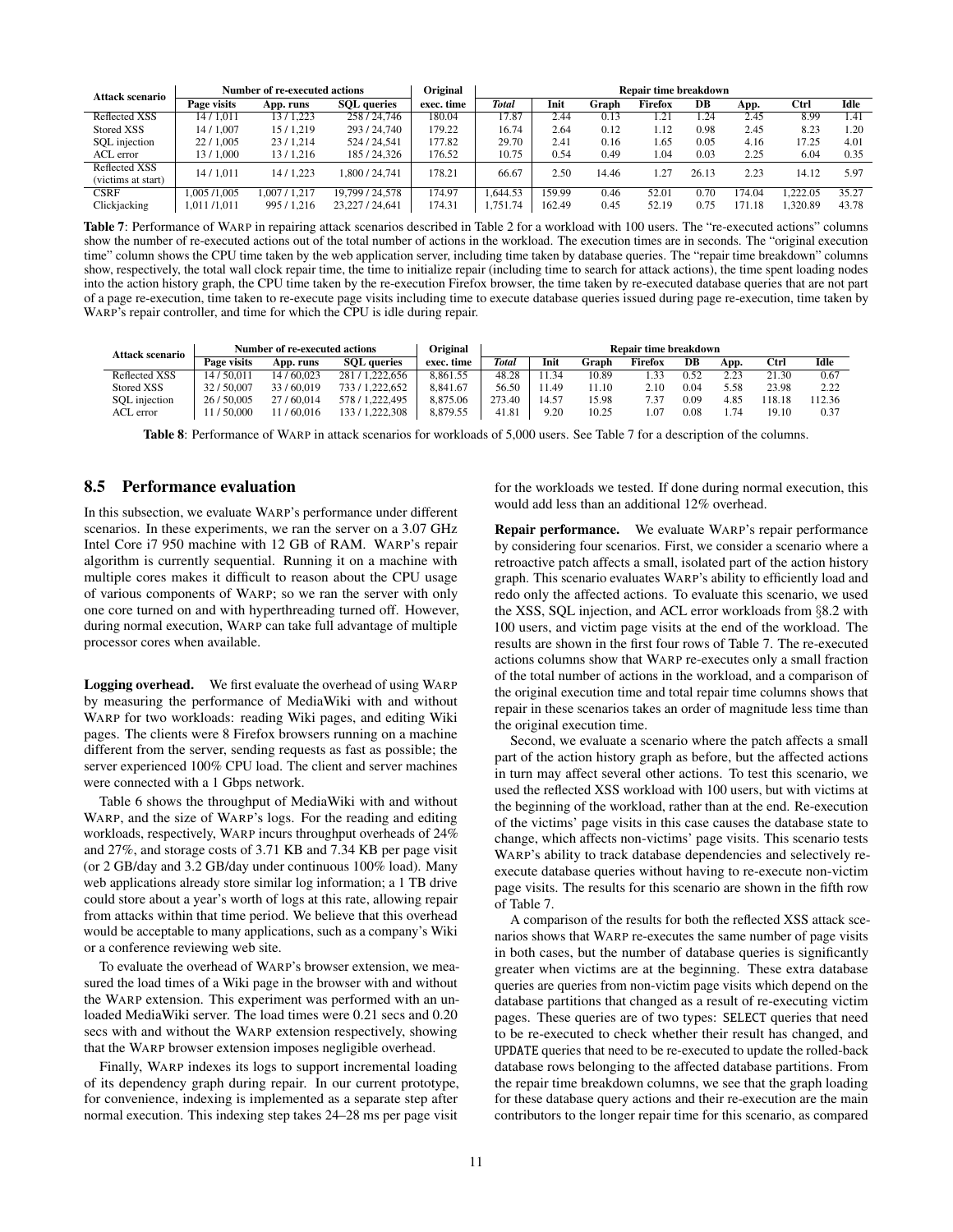to when victims were at the end of the workload. Furthermore, we see that the total repair time is about one-third of the time for original execution, and so WARP's repair is significantly better than re-executing the entire workload.

Third, we consider a scenario where a patch requires all actions in the history to be re-executed. We use the CSRF and clickjacking attacks as examples of this scenario. The results are shown in the last two rows of Table [7.](#page-10-1) WARP takes an order of magnitude more time to re-execute all the actions in the graph than the original execution time. Our unoptimized repair controller prototype is currently implemented in Python, and the step-by-step re-execution of the repaired actions is a significant contributor to this overhead. We believe implementing WARP in a more efficient language, such as C++, would significantly reduce this overhead.

Finally, we evaluate how WARP scales to larger workloads. We measure WARP's repair performance for XSS, SQL injection, and ACL error workloads, as in the first scenario, but with 5,000 users instead of 100. The results for this experiment are shown in Table [8.](#page-10-2) The number of actions affected by the attack remain the same, and only those actions are re-executed as part of the repair. This indicates WARP successfully avoids re-execution of requests that were not affected by the attack. Differences in the number of re-executed actions (e.g., in the stored XSS attack) are due to non-determinism introduced by MediaWiki object caching. We used a stock Media-Wiki installation for our experiments, in which MediaWiki caches results from past requests in an objectcache database table. During repair, MediaWiki may invalidate some of the cache entries, resulting in more re-execution.

The repair time for the 5,000-user workload is only  $3\times$  the repair time for 100 users, for all scenarios except SQL injection, despite the  $50\times$  increase in the overall workload. This suggests that WARP's repair time does not increase linearly with the size of the workload, and is mostly determined by the number of actions that must be re-executed during repair. The SQL injection attack had a 10× increase in repair time because the number of database rows affected by the attack increases linearly with the number of users. The attack injects the SQL query UPDATE pagecontent SET old\_text = old text || 'attack', which modifies every page. Recovering from this attack requires rolling back all the users' pages, and the time to do that increases linearly with the total number of users.

Concurrent repair overhead. When repair is ongoing, WARP allows the web application to continue normal operation using repair generations. To evaluate repair generations, we measured the performance of MediaWiki for the read and edit workloads from §[8.5](#page-10-0) while repair is underway for the CSRF attack.

The results are shown in the "During repair" column of Table [6.](#page-9-5) They demonstrate that WARP allows MediaWiki to be online and functioning normally while repair is ongoing, albeit at a lower performance—with 24% to 30% lower number of page visits per second than if there were no repair in progress. The drop in performance is due to both repair and normal execution sharing the same machine resources. This can be alleviated if dedicated resources (e.g., a dedicated processor core) were available for repair.

# <span id="page-11-0"></span>9 RELATED WORK

The two closest pieces of work related to WARP are the Retro intrusion recovery system [\[14\]](#page-13-7) and the web application data recovery system by Akkuş and Goel [\[1\]](#page-13-9).

While WARP builds on ideas from Retro, Retro focuses on shelloriented Unix applications on a single machine. WARP extends Retro with three key ideas to handle web applications. First, Retro requires an intrusion detection system to detect attacks, and an expert administrator to track down the root cause of every intrusion; WARP's retroactive patching allows an administrator to simply supply a security patch for the application's code. Second, Retro's file- and process-level rollback and dependency tracking cannot perform fine-grained rollback and dependency analysis for individual SQL queries that operate on the same table, and cannot perform on-line repair, and WARP's time-travel database can.<sup>[3](#page-11-1)</sup> Third, repairing any network I/O in Retro requires user input; in a web application, this would require every user to resolve conflicts at the TCP level. WARP's browser re-execution eliminates the need to resolve most conflicts, and presents a meaningful UI for true conflicts that require user input.

Akkuş and Goel's data recovery system uses taint tracking to analyze dependencies between HTTP requests and database elements, and thereby recover from data corruption errors in web applications. However, it can only recover from accidental mistakes, as opposed to malicious attacks (in part due to relying on white-listing to reduce false positives), and requires administrator guidance to reduce false positives and false negatives. WARP can fully recover from data corruptions due to bugs as well as attacks, with no manual intervention (except when there are conflicts during repair). §[8.4](#page-9-1) compared WARP to Akkuş and Goel's system in more detail.

Provenance-aware storage systems [\[24,](#page-13-11) [26\]](#page-13-12) record dependency information similar to WARP, and can be used by an administrator to track down the effects of an intrusion or misconfiguration. Margo and Seltzer's browser provenance system [\[20\]](#page-13-13) shows how provenance information can be extended to web browsers. WARP similarly tracks provenance information across web servers and browsers, and aggregates this information at the server, but WARP also records sufficient information to re-execute browser events and user input in a new context during repair. However, our WARP prototype does not help users understand the provenance of their own data.

Ibis [\[28\]](#page-13-14) and PASSv2 [\[25\]](#page-13-15) show how to incorporate provenance information across multiple layers in a system. While WARP only tracks dependencies at a fixed level (SQL queries, HTTP requests, and browser DOM events), we hope to adopt ideas from these systems in the future, to recover from intrusions that span many layers (e.g., the database server or the language runtime).

WARP's idea of retroactive patching provides a novel approach to intrusion detection, which can be used on its own to detect whether recently patched vulnerabilities have been exploited before the patch was applied. Work on vulnerability-specific predicates [\[13\]](#page-13-16) is similar in its use of re-execution (at the virtual machine level), but requires writing specialized predicates for each vulnerability, whereas WARP only requires the patch itself.

Much of the work on intrusion detection and analysis [\[5,](#page-13-17) [11,](#page-13-18) [15,](#page-13-19) [16,](#page-13-20) [18,](#page-13-21) [32\]](#page-13-22) is complementary to WARP, and can be applied in parallel. When an intrusion is detected and found using an existing intrusion detection tool, the administrator can use WARP to recover from the effects of that intrusion in a web application.

Polygraph [\[19\]](#page-13-23) recovers from compromises in a weakly consistent replication system. Unlike WARP, Polygraph does not attempt to preserve legitimate changes to affected files, and does not attempt to automate detection of compromises. Polygraph works well for applications that do not operate on multiple files at once. In contrast, WARP deals with web applications, which frequently access shared data in a single SQL database.

Tracking down and reverting malicious actions has been explored in the context of databases [\[2,](#page-13-24) [17\]](#page-13-25). WARP cannot rely purely on

<span id="page-11-1"></span><sup>&</sup>lt;sup>3</sup>One of Retro's scenarios involved database repair, but it worked by rolling back the entire database file, and re-executing every SQL query.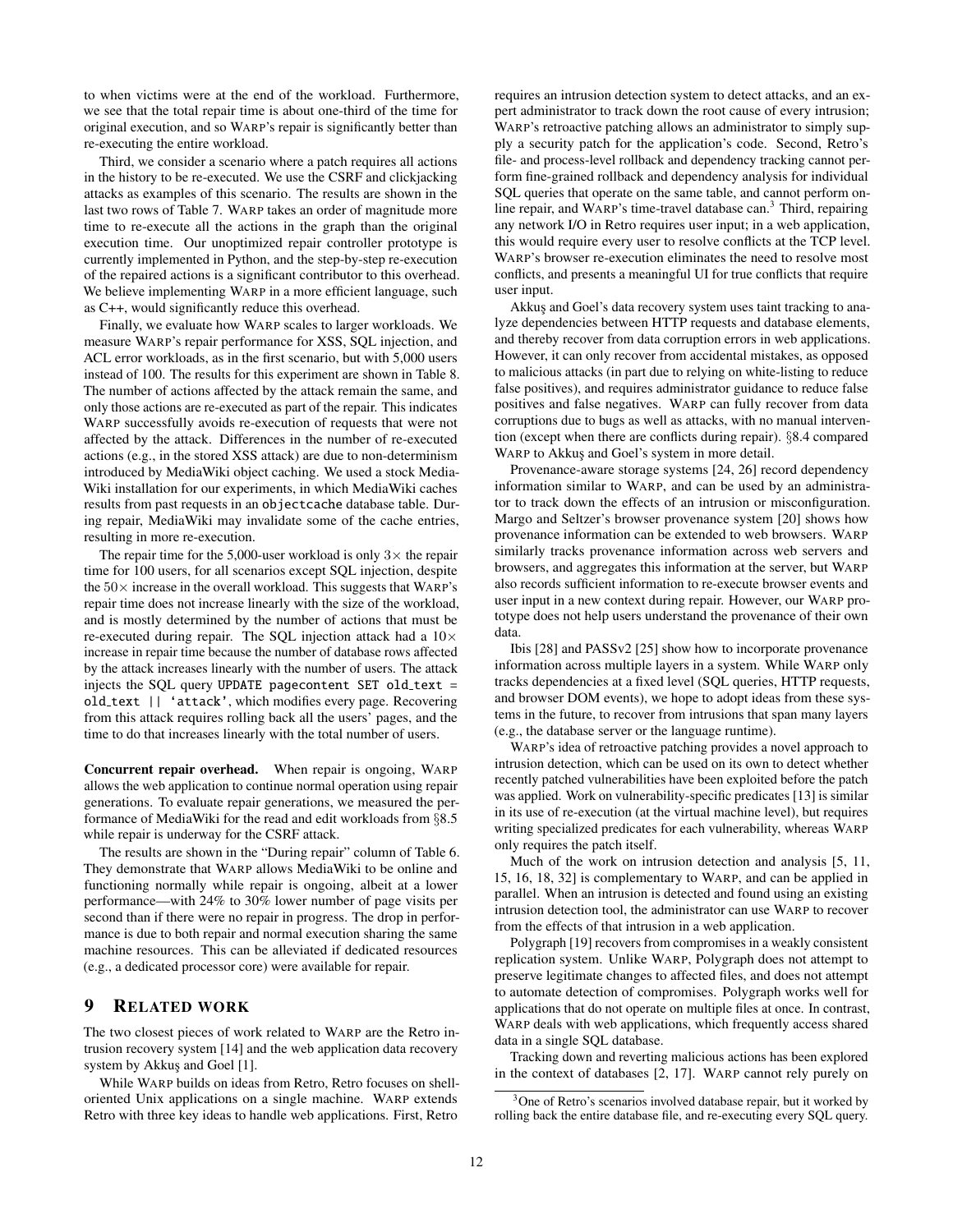database transaction dependencies, because web applications tend to perform significant amounts of data processing in the application code and in web browsers, and WARP tracks dependencies across all those components. WARP's time-travel database is in some ways reminiscent of a temporal database [\[29,](#page-13-26) [30\]](#page-13-27). However, unlike a temporal database, WARP has no need for more complex temporal queries; supports two time-like dimensions (wall-clock time and repair generations); and allows partitioning rows for dependency analysis.

Many database systems exploit partitioning for performance; WARP uses partitioning for dependency analysis. The problem of choosing a suitable partitioning has been addressed in the context of minimizing distributed transactions on multiple machines [\[3\]](#page-13-28), and in the context of index selection [\[6,](#page-13-29) [12\]](#page-13-30). These techniques might be helpful in choosing a partitioning for tables in WARP.

Mugshot [\[22\]](#page-13-31) performs deterministic recording and replay of JavaScript events, but cannot replay events on a changed web page. WARP must replay user input on a changed page in order to reapply legitimate user changes after effects of the attack have been removed from a page. WARP's DOM-level replay matches event targets between record and replay even if other parts of the page differ.

#### <span id="page-12-0"></span>10 DISCUSSION AND LIMITATIONS

While our prototype depends on a browser extension to record clientside events and user input, we believe it would be possible to do so in pure JavaScript as well. In future work, we plan to explore this possibility, perhaps leveraging Caja [\[23\]](#page-13-32) to wrap existing JavaScript code and record all browser events and user input; the browser's same-origin policy already allows JavaScript code to perform all of the necessary logging. We also plan to verify that DOM-level events recorded in one browser can be re-executed in a different standardscompliant browser. In the meantime, we note that operators of complex web applications often already have an infrastructure of virtual machines and mobile phone emulators for testing across browser platforms, and a similar infrastructure could be used for WARP's repair.

The client-side logs, uploaded by WARP's extension to the server, can contain sensitive information. For example, if a user enters a password on one of the pages of a web application, the user's key strokes will be recorded in this log, in case that page visit needs to be re-executed at a later time. Although this information is accessible to web applications even without WARP, applications might not record or store this information on their own, and WARP must safeguard this additional stored information from unintended disclosure.

In future work, we plan to explore ways in which WARP-aware applications can avoid logging known-sensitive data, such as passwords, by modifying replay to assume that a valid (or invalid) password was supplied, without having to re-enter the actual password. The logs can also be encrypted so that the administrator must provide the corresponding decryption key to initiate repair. An alternative design—storing the logs locally on each client machine and relying on client machines to participate in the repair process—would prevent a single point of compromise for all logs, but would make complete repair a lengthy process, since each client machine will have to come online to replay its log.

WARP's current design cannot re-execute mashup web applications (i.e., those involving multiple web servers), since the event logs for each web application's frame would be uploaded to a different web server. We plan to explore re-execution of such multi-origin web applications, as long as all of the web servers involved in the mashup support WARP. The approach we imagine taking is to have the client sign each event that spans multiple origins (such as a

postMessage between frames) with a private key corresponding to the source origin. This would allow WARP re-executing at the source origin's server to convince WARP on the other frame's origin server that it should be allowed to initiate re-execution for that user.

Retroactive patching by itself cannot be used to recover from attacks that resulted from leaked credentials. For example, an attacker can use an existing XSS vulnerability in an application to steal a user's credentials and use them to impersonate the user and perform unauthorized actions. Retroactive patching of the XSS vulnerability cannot distinguish the actions of the attacker's browser from legitimate actions of the user's browser, as both used the same credentials. However, if the user is willing to identify the legitimate browsers, WARP can undo the actions performed by the attacker's browser.

We plan to explore tracking dependencies at multiple levels of abstraction, borrowing ideas from prior work [\[14,](#page-13-7) [25,](#page-13-15) [28\]](#page-13-14). This may allow WARP to recover from compromises in lower layers of abstraction, such as a database server or the application's language runtime. We also hope to extend WARP's undo mechanism higher into the application, to integrate with application-level undo features, such as MediaWiki's revert mechanism.

In our current prototype, we instrument the web application server to log HTTP requests and database queries. This requires that the application server be fully trusted to not tamper with WARP logging, and requires modification of the application server software, which may not always be possible. It also does not support replicated web application servers, as the logs for a replica contain the local times at that replica, which are not directly comparable to local times at other replicas. In future work, we plan to explore an alternative design with WARP proxies in front of the application's HTTP load balancer and the database, and perform logging in those proxies. This design addresses the above limitations, but can lead to more re-execution during repair, as it does not capture the exact database queries made for each HTTP request.

We also plan to explore techniques to further reduce the number of application runs re-executed due to retroactive patching, by determining which runs actually invoked the patched function, instead of the runs that just loaded the patched file.

Our current prototype assumes that the application code does not change, other than through retroactive patching. While this assumption is unrealistic, fixing it is straightforward. WARP's application repair manager would need to record each time the application's source code changed. Then, during repair, the application manager would roll back these source code changes (when rolling back to a time before these changes were applied), and would re-apply these patches as the repaired timeline progressed (in the process merging these original changes with any newly supplied retroactive patches).

#### <span id="page-12-1"></span>11 SUMMARY

This paper presented WARP, an intrusion recovery system for web applications. WARP introduced three key ideas to make intrusion recovery practical. *Retroactive patching* allows administrators to recover from past intrusions by simply supplying a new security patch, without having to even know if an attack occurred. The *timetravel database* allows WARP to perform precise repair of just the affected parts of the system. Finally, *DOM-level replay of user input* allows WARP to preserve legitimate changes with no user input in many cases. A prototype of WARP can recover from attacks, misconfigurations, and data loss bugs in three applications, without requiring any code changes, and with modest runtime overhead.

# ACKNOWLEDGMENTS

We thank Victor Costan, Frans Kaashoek, Robert Morris, Jad Naous, Hubert Pham, Eugene Wu, the anonymous reviewers, and our shep